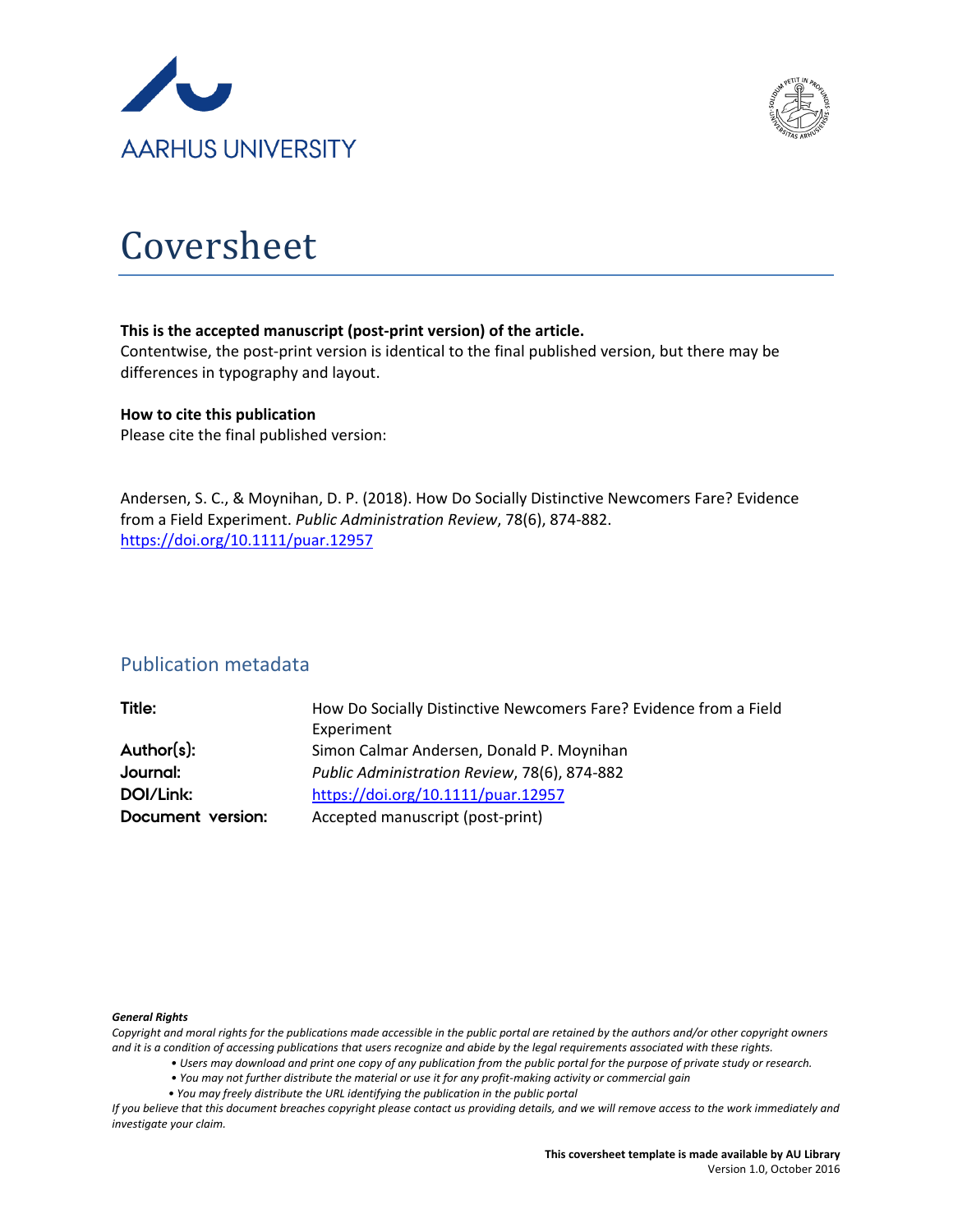# **How do Socially Distinctive Newcomers Fare? Evidence from a Field Experiment**

Simon Calmar Andersen, Department of Political Science, and TrygFonden's Centre for Child Research, Aarhus University

Donald P. Moynihan, McCourt School of Public Policy, Georgetown University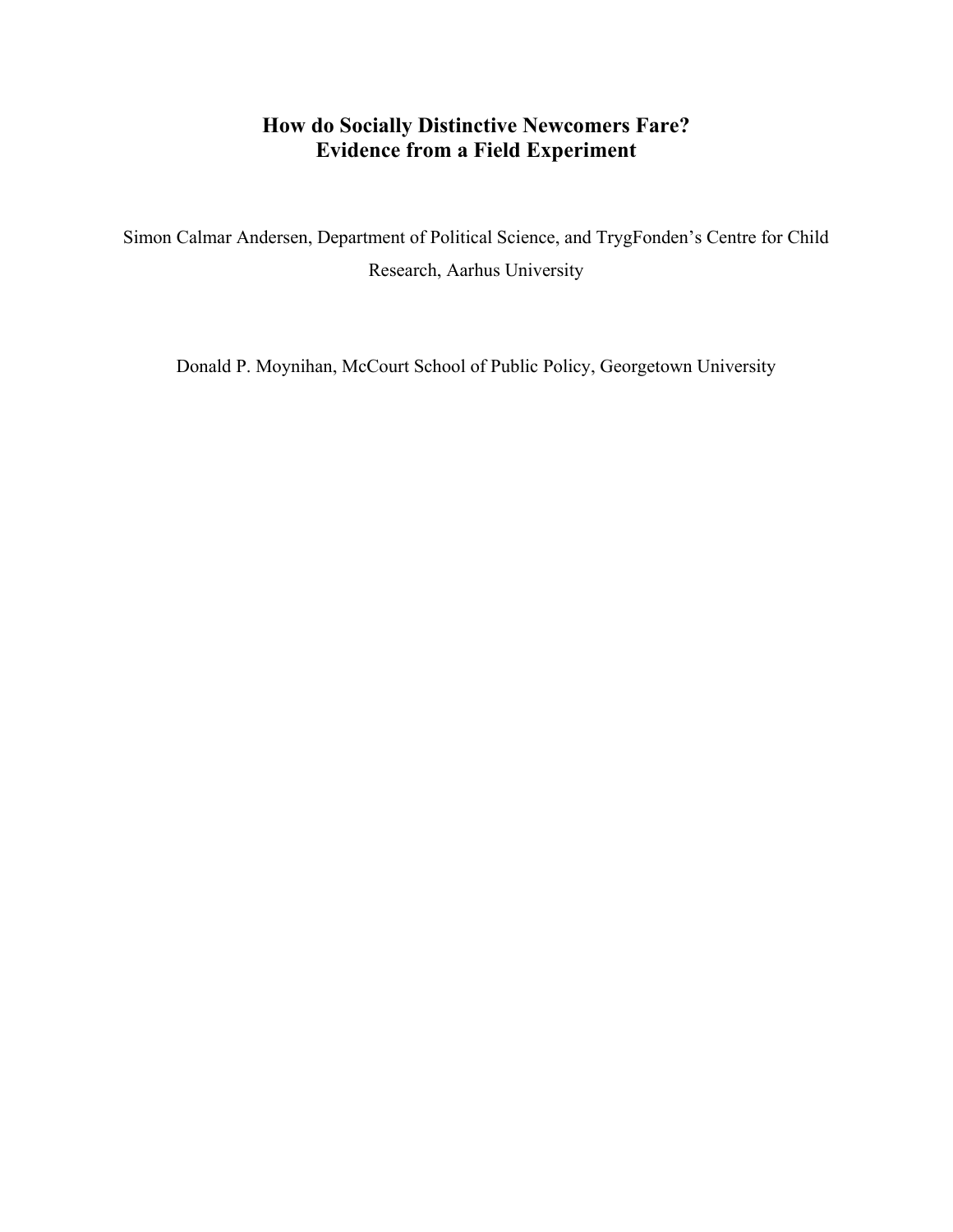# Biographies

Simon Calmar Andersen is Professor at the Department of Political Science and Director of TrygFonden's Centre for Child Research at Aarhus University. He combines field experiments, surveys and administrative data to examine different aspects of public policies and management strategies and their impact on organizational performance, especially within education. He has published work in Proceedings of the National Academy of Sciences, the Journal of Public Administration Research and Theory, and Public Administration Review among others.

Donald P. Moynihan is the inaugural McCourt Chair at the McCourt School of Public Policy at Georgetown University. He studies the performance of public organizations, and administrative burdens that citizens experience in their interactions with public services. With Pamela Herd, he is the co-author of *Burdened: Policymaking by Other Means* available from the Russell Sage Foundation.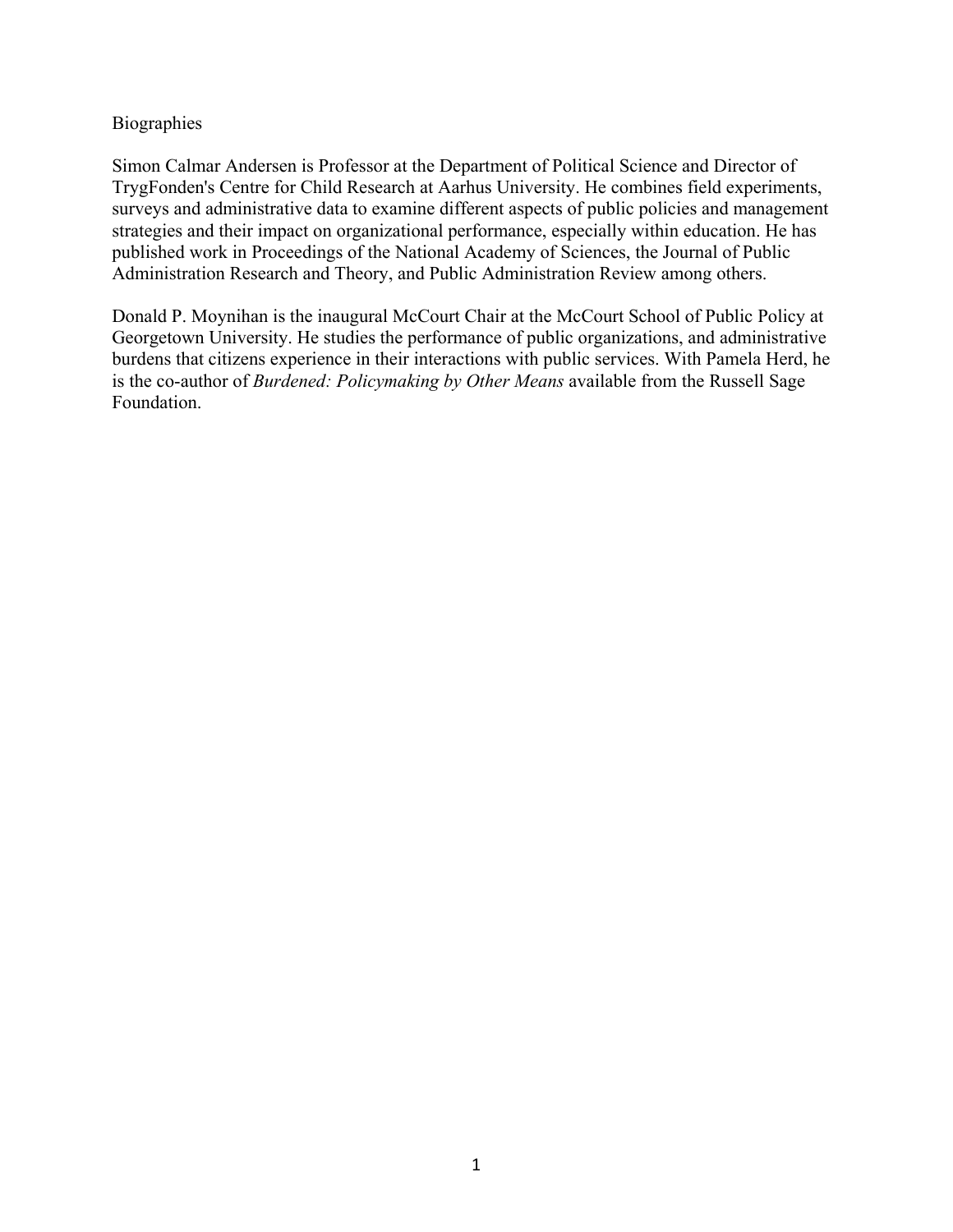# **Abstract**

New hires offer a mixed blessing. They can spur teams to reflect on their processes in ways that encourage learning. But organizational newcomers may also struggle to achieve inclusion. We examine how newcomer's experiences in public organizations depends upon their social distinctiveness. While diversity is usually framed in terms of biodemographic factors such as race and gender, educational background offers another form of social distinction. Educational differences may trigger psychological responses such as negative social categorization, as well as serve as an observable criterion by which professional status and power is allocated. Using a field experiment, schools were provided two types of new hires: those who shared the educational background of existing teams, and more socially distinctive newcomers. Both types of newcomers led to heightened team reflection processes relative to a control group. However, oldtimers were less accepting of educationally distinct newcomers, viewing them as less competent and cooperative.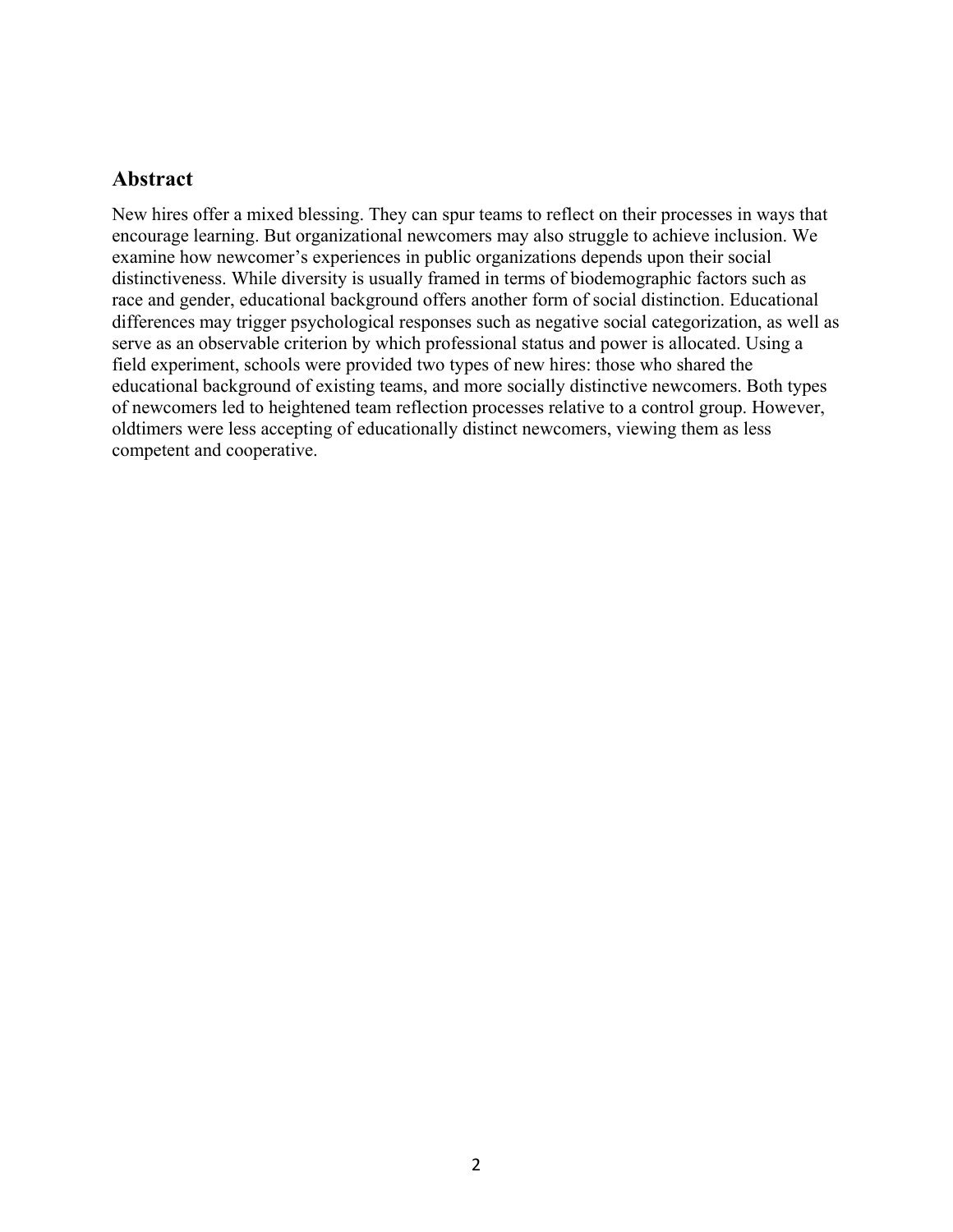# **Evidence for Practice**

- Workplace diversity is most frequently described in bio-demographic terms such as race and gender. Another relevant way to think about diversity is in terms of the different perspectives people bring to their jobs. This kind of functional diversity matters to workplace outcomes, and is shaped by factors such as educational background, experiences, and skills.
- In a field experiment, new hires increased team reflection on staff work and goals.
- Newcomers who lacked the dominant educational background of organizational oldtimers are viewed as less competent relative to newcomers who are less functionally diverse.
- Public managers can use functional diversity to improve learning within organizations, while guarding against the risk of conflict and negative social categorization that socially distinctive newcomers face.
- Communicating the benefits of functional diversity may help employees overcome biases against socially distinctive newcomers.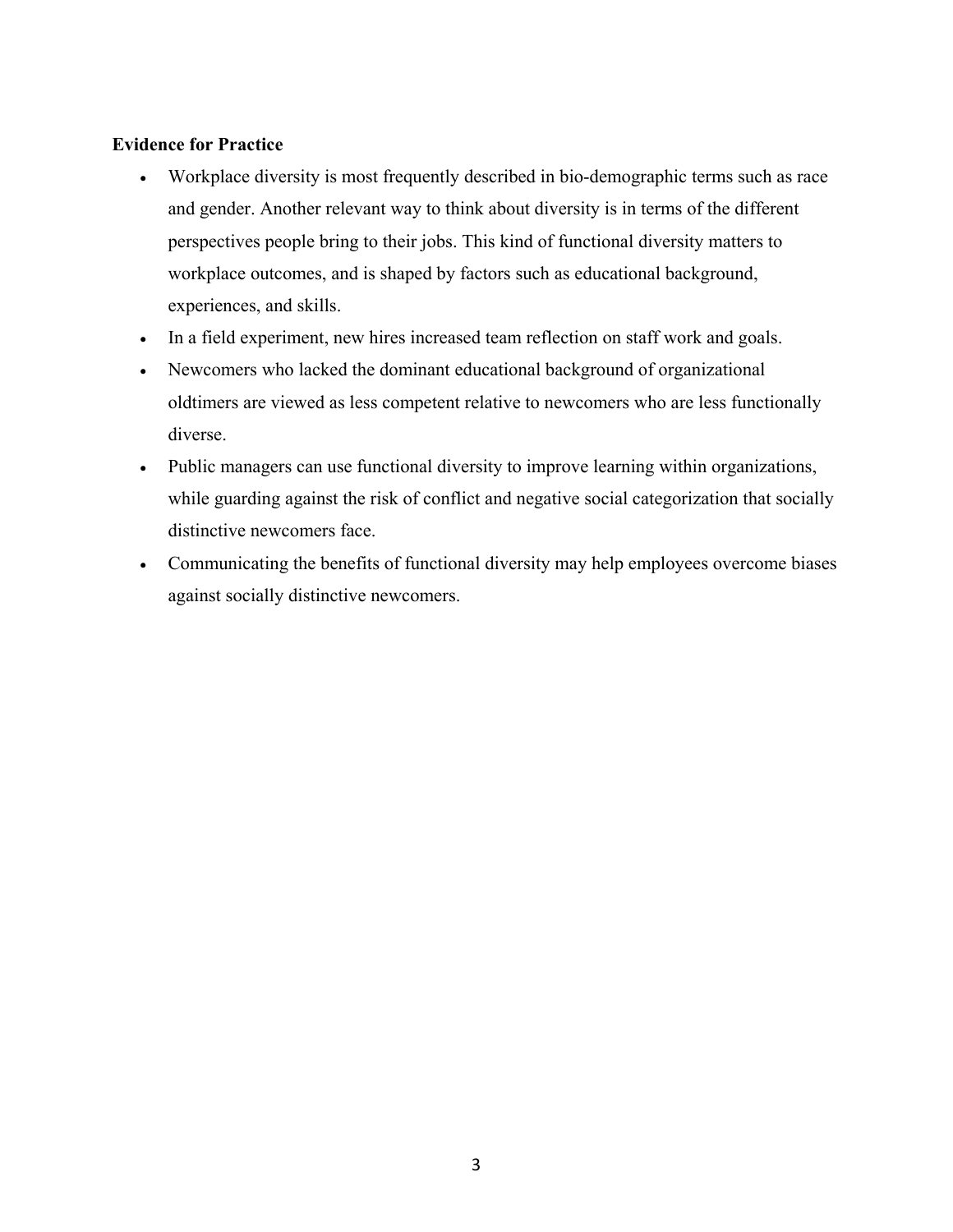Integrating new hires into existing teams is a challenge. From an organizational perspective, newcomers offer mixed blessings. They can disrupt old processes, generate team reflection, and improve outcomes (Chen, 2005), even as they struggle to gain acceptance (Rink et al., 2013). One troubling possibility is that those defined as members of an out-group fail to achieve full inclusion. Newcomers with different backgrounds may be especially vulnerable to exclusion in public organizations where professional training is tied to status (Freidson, 2001). A more optimistic possibility is that newcomer's distinctive capacities are valued, leading to both acceptance and innovation (Foldy 2004). Understanding how newcomers can serve as an asset rather than a source of conflict is a challenge that every public manager faces.

Public administration research on diversity has predominantly focused on biodemographic factors such as race, ethnicity, and gender (Sabharwal, Levine and D'Agostino 2016). However, newcomers possess a multitude of identities, which may be more or less salient in different intergroup relations (Tajfel and Turner, 1979; Zhu, Shen and Hillman, 2014). Social characteristics such as educational background may serve an unappreciated role in public organizations, where unions may see the introduction of employees with different background as a threat to collective representation.

We utilize a randomized controlled field experiment to test how the educational background of newcomers matters to team receptivity, i.e. "the ways in which small groups and work teams respond to newcomers" (Rink et al 2013). Forms of social distinctiveness like educational background may be a double-edged sword (Joshi and Roh, 2009). Newcomers may make a positive difference to the organization, as their mere presence may cause greater reflection on team processes that can ultimately improve outcomes. We therefore propose that newcomers will stimulate more team reflection than teams without newcomers, and that more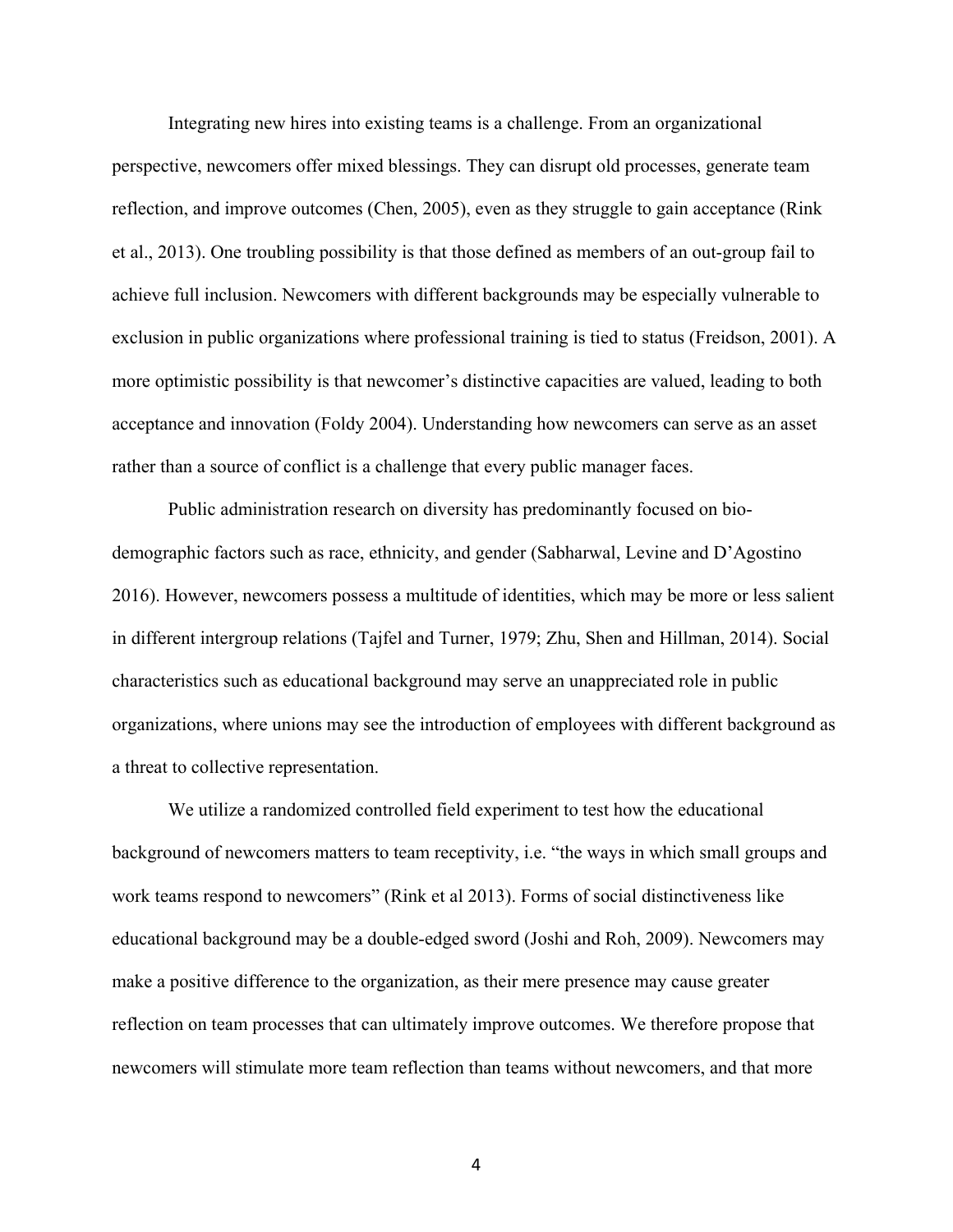socially distinct newcomers will stimulate more team reflection than socially similar newcomers. A newcomer defined as an out-group member may face more negative social categorization than a newcomer that shares characteristics with oldtimers. We therefore also propose that educationally distinct newcomers face more conflict and will be less accepted by existing team members.

Our article offers a number of contributions. First, we import theoretical concepts from organization studies that can offer new insights to salient issues for public organizations – onboarding new hires, diversity, organizational learning and conflict. Using these concepts to better understand the real-world dynamics that socially distinctive newcomers face has direct and practical implications for managers. This is especially true for organizations with a stated goal of managing for inclusion, as is common in the public sector (Quick and Feldman 2011; Oberfield 2014). Second, we integrate newcomer theory with research on team diversity, and draw from organization studies to adopt a functional perspective on diversity, examining how the distinctiveness of the educational background of the newcomer matters. Third, while prior work offers mixed evidence that socially distinct newcomers face higher friction as a result of negative social categorization (Rink et al. 2013), we offer evidence of such an effect in a field experiment that allows us to address endogeneity and selection issues that arise in observational studies.

The experiment added new employees to create work teams in Danish schools. The treatments were systematically varied by educational background – a standard and easily observable indicator of functional diversity. Some hires shared the educational background of existing teachers, and some did not. We find that existing staff are less accepting of educationally distinct newcomers, evaluating them as less cooperative and competent relative to new employees that share their educational background. These negative social categorizations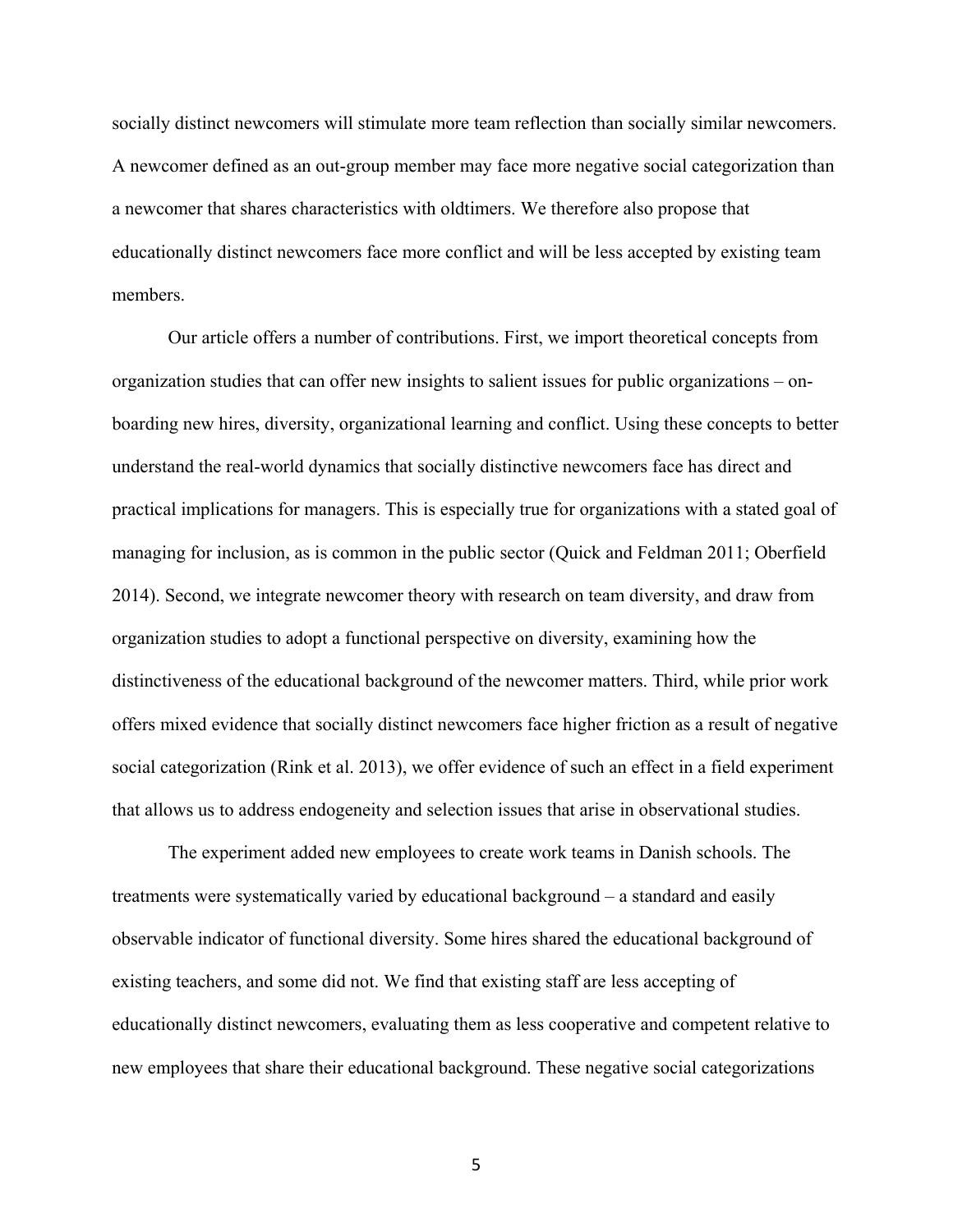occur despite objective evidence that socially distinct new hires performed just as well as other new hires. At the same time, both types of newcomers were associated with similar levels of team reflection processes, which were significantly higher than for a control group that received no new employees. The results therefore show that educational background is a salient form of social distinction resulting in more distinctive newcomers struggling to gain inclusion, even as they generate the same types of benefits as newcomers that share the educational background of existing team members.

The next sections integrate the common threads between newcomer and diversity research to motivate our hypotheses. We then present our data and methods, and results, before concluding by considering lessons for practice.

#### **Newcomers as Disruptive Influences**

Within organization studies, newcomers are team members who had not been part of the group at some previous point in time, and are often characterized as disrupting group norms, communication processes, or social functioning (Phillips, Liljenquist, and Neale 2009). Teams tend to prefer the familiar, and therefore are generally suspicious of outsiders (Foldy 2004; Moreland and Levine 2006; Joardar et al., 2007), resulting in stultified work processes and suboptimal performance (Katz 1982). Resistance to competing perspectives may be especially pronounced for public organizations, where the dominance of professions, structural protections, and the influence of unions can serve to buffer status quo arrangements from new types of employees.

We draw from Rink et al.'s (2013) review of newcomer research, which argues that how teams receive newcomers has been understudied relative to studies of how newcomers adapt, or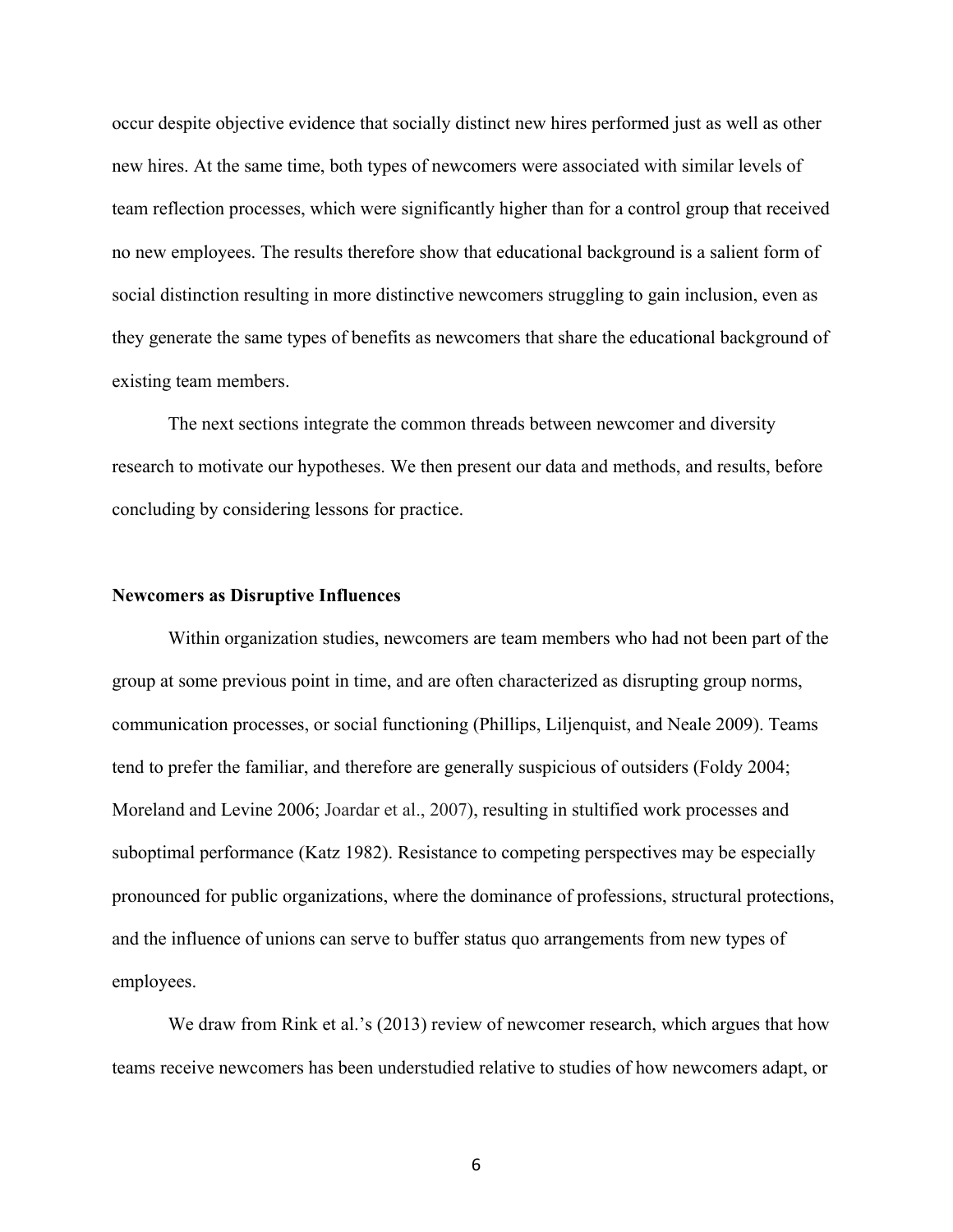are socialized. Within public administration research, attention to team receptivity is most visible in research on collaboration between different organizations. In such settings, heterogeneity in backgrounds is portrayed both a motivation to collaborate, and a limit of group efficacy (Ospina and Saz-Carranza 2010; Leach et al 2010). Other work connects the participation of women and ethnic minorities with an inclusive work climate (Andrews and Ashworth 2015), while also stressing the importance of diversity management programs (Choi and Rainey 2009).

One measure of how teams function is "team reflection," i.e., active consideration of work processes (Rink et al. 2011). In the field that we study, education, the topic of team reflection is of interest in its own right, though often framed as teacher "collaboration" or "coordination" (Pounder 1998). Such team efforts to discuss work processes is associated with better student outcomes (Goddard, Goddard and Schannen-Moran 2007).

Newcomers do not have to actively contribute or be solicited for knowledge to generate team reflection. Indeed "team knowledge utilization" is a separate standard for examining if teams are actively drawing on the skills, attitudes and capacities of newcomers. The team reflection category points out that the mere disruption introduced by a newcomer in a team is enough to start reflective processes. We therefore propose that newcomers will generate greater team reflection processes relative to comparable settings where no newcomers are introduced. Both research on newcomers and diversity generally support this proposition (Bell et al., 2011; Joshi and Rohi, 2009; Phillips, Liljenquist and Neale 2009; Rink et al. 2011), though without strong field experiment evidence.

*H1: The introduction of a newcomer will result in greater team reflection processes.* 

#### **Combining Social Distinctiveness and Newcomer Status**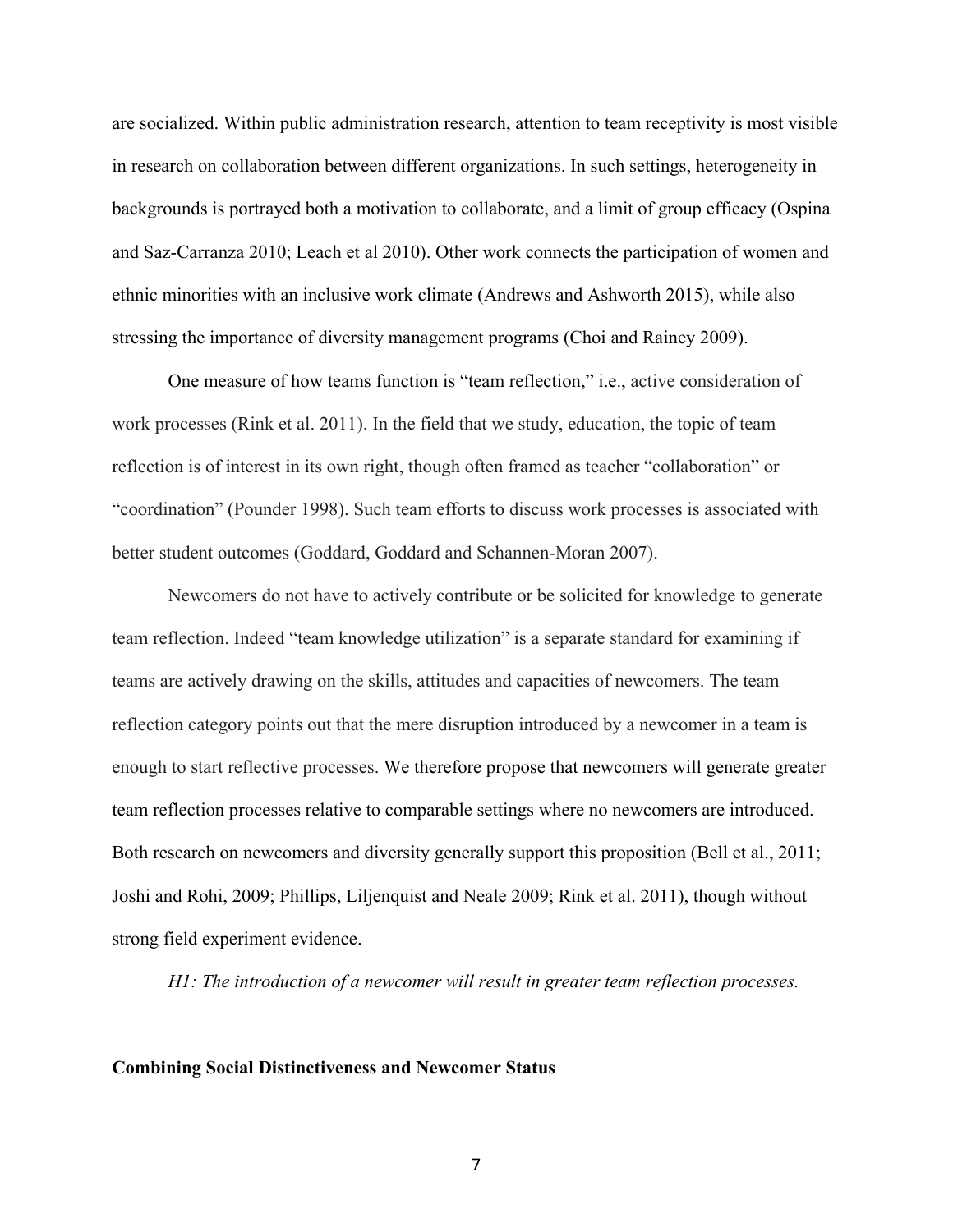This section considers how socially distinct newcomers may influence team reflection processes more so than newcomers that are more similar to oldtimers. The role of social distinctiveness for newcomers has not been widely studied, with mixed evidence on how it matters (Rink et al. 2011). One reason for the lack of clear evidence is, according to Phillips, Liljenquist and Neale (2009), a tendency to conflate newcomer status and social distinctiveness. They use an experimental design to distinguish these factors on team processes and ultimately performance. Tasking college students to solve a murder mystery puzzle, the design ingeniously used membership of fraternities and sororities to create variation in the social distinctiveness of new team members. Teams with a socially distinct member saw greater resistance to including the new member, but also greater team reflection and task success. Even if socially distinct newcomers do not articulate new perspectives, the way in which they approach their job may differ from current employees, perhaps compelling other employees to adjust their own approach. The presence of socially distinct actors may also cause other team members to prepare more before meetings (Loyd et al., 2012).

Studies of diversity in organizations also examine how out-group members are accepted, and the effect of out-group members on team processes. Beyond newness, what makes newcomers socially distinctive in practice will be tied to some aspect of diversity, arising "from any attribute people use to tell themselves that another person is different" (Williams and Reilly, 1998; 81). These could be bio-demographic factors such as age, race, gender, or functional diversity factors that alter how people encode and solve problems (Long and Page, 2004; 1685), such as educational background, experiences, skills and perspectives (Joshi and Roh, 2009).

In this article we focus on the social distinctiveness of new employees in terms of the functional diversity that arises from a different educational background. The literature on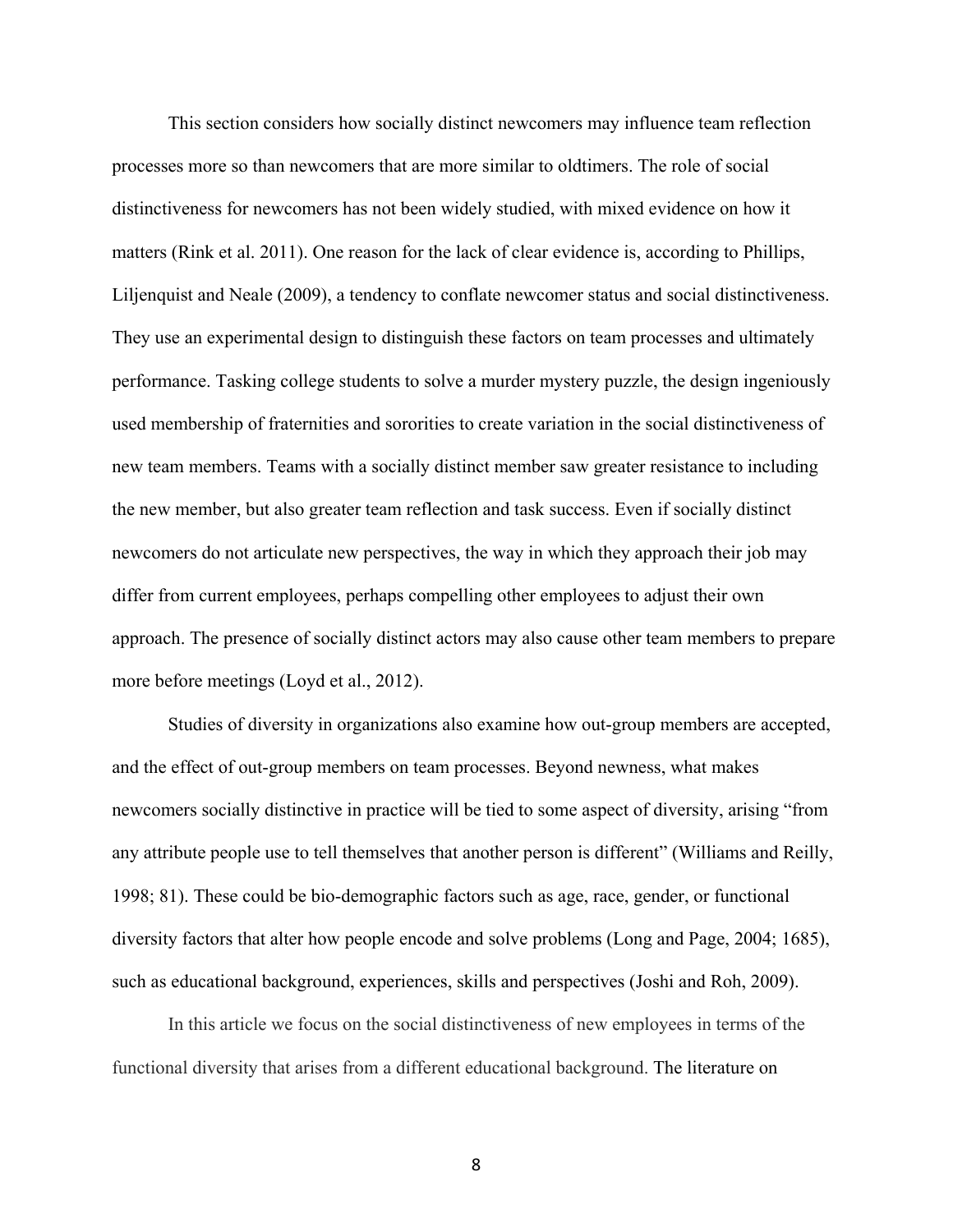bureaucratic politics stresses how different educational background matters for public organizations: for example, the increased influence of economists and engineers over lawyers in regulatory agencies altered how work was approached, tasks defined, and ultimately what organizational outcomes were achieved (Eisner and Meier 1990; Wilson 1989). In prior work, we have shown that how public managers respond to educational diversity is contingent on their organizational culture (Andersen and Moynihan 2016), but such research is the exception within public administration scholarship, which has largely excluded attention to educational background and other forms of functional diversity (Choi and Rainey 2009; Oberfield 2014; Sabharwal 2014, 779).<sup>1</sup>

In part, the focus on bio-demographic factors in public administration scholarship may reflect legal requirements arising from the public setting, and may be partly due to a normative interest in equity and representative bureaucracy in the service of democratic principles [\(Sabharwal,](http://journals.sagepub.com/author/Sabharwal%2C+Meghna) [Levine,](http://journals.sagepub.com/author/Levine%2C+Helisse) [and D'Agostino](http://journals.sagepub.com/author/D%27Agostino%2C+Maria) 2016). As a result, other conceptions of diversity or social distinctiveness that feature in the broader field of organization studies are largely absent in public administration. [Sabharwal,](http://journals.sagepub.com/author/Sabharwal%2C+Meghna) [Levine,](http://journals.sagepub.com/author/Levine%2C+Helisse) [and D'Agostino](http://journals.sagepub.com/author/D%27Agostino%2C+Maria) (2016, 15) conclude their analysis of 75 years of public administration diversity research by calling for alternative perspectives: "Apart from examining race and gender, future researchers can adopt a more synergistic view of diversity that values diversity in all its forms."

To learn more about the effect of social distinctiveness therefore demands looking beyond public administration to the broader field of organization studies. Here, research offers support for both positive and negative accounts of social distinctiveness (Bell et al., 2011; Joshi and Rohi, 2009; Horowitz and Horowitz, 2007; Mannix and Neale, 2005; Williams and Reilly, 1998). On one hand, different meta-analyses find that bio-demographic diversity is associated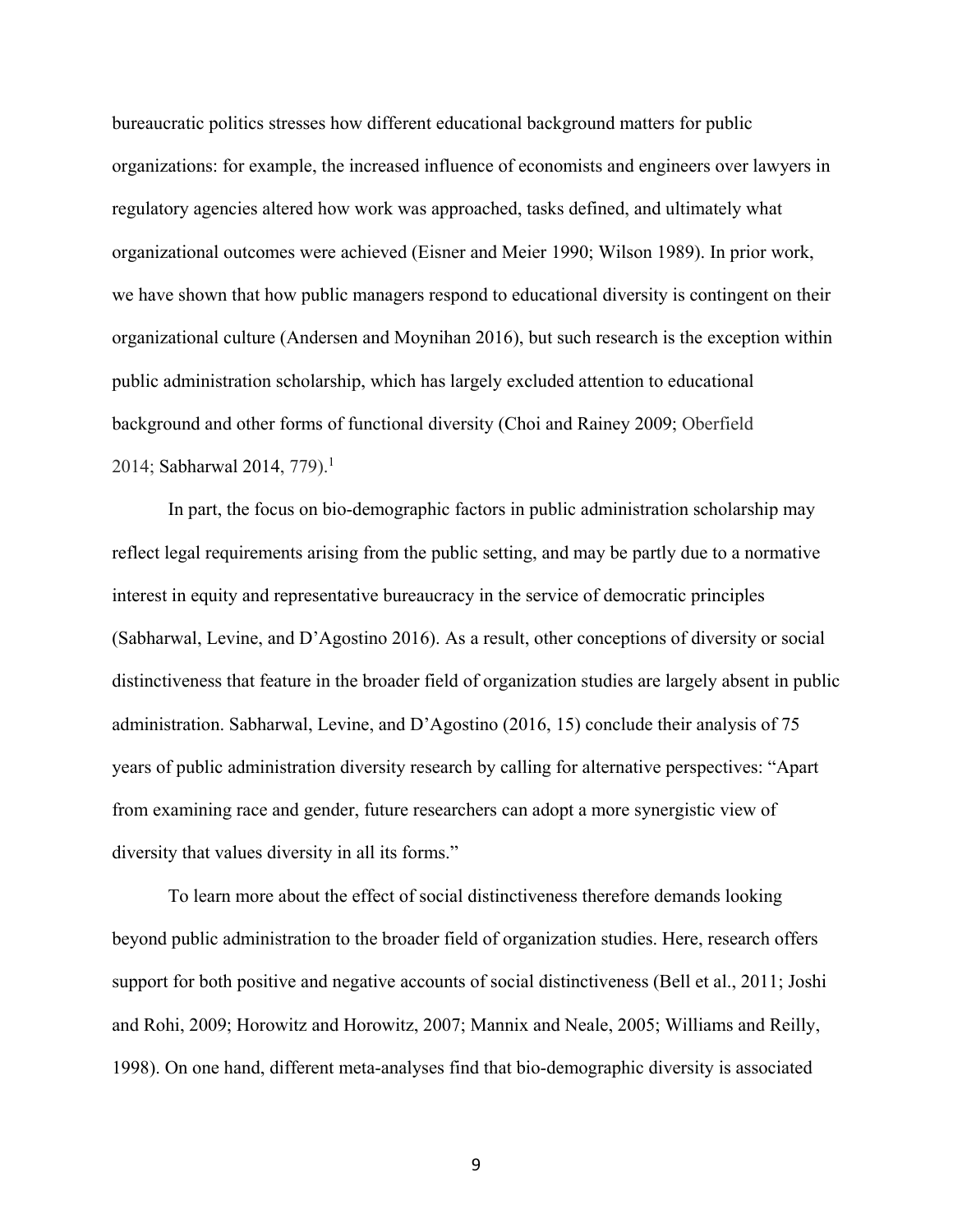with either no effect (Horowitz and Horowitz, 2007) or small negative effects on team processes and performance (Bell et al., 2011; Joshi and Rohi, 2009). On the other hand, measures of functional diversity are associated with positive effects. Joshi and Roh (2009) find that functional diversity has a more substantive positive effect on measures of team performance than biodemographic measures have a negative effect. Another meta-analysis found that functional diversity had a positive impact on team decision-making, creativity, innovation, and problem solving (Horowitz and Horowitz, 2007). Bell et al.'s (2011) meta-analysis also finds that variety in functional background and educational background is associated with greater team creativity and innovation. Diversity in functional background also has a small positive effect on measures of performance, and educational diversity is associated with higher performance for top-level managerial teams (Bell et al., 2011).

More positive empirical accounts of diversity emerge from laboratory experiments that take an information/decision-making approach (Mannix and Neale, 2005). Here, the causal mechanism, which informs our next hypothesis, is that diverse groups outperform homogenous groups by benefiting from a wider array of information, experience, skills, and perspectives. These resources, as well as the processes of debate and knowledge exchange, foster creativity and problem solving, and prevent group-think and myopia. For example, when students in a lab experiment were told they would meet with and discuss policy issues with students with different political ideologies, they tended to prepare more, suggesting that social distinctiveness primes greater pre-meeting elaboration (Loyd et al. 2012). Some field studies provide additional support for the information/decision-making approach in non-laboratory settings, tying organizationallevel diversity to positive outcomes (Feng and Nagar, 2013; Østergaard et al., 2014). Formal models of diversity also rely on assumptions derived from an information/decision-making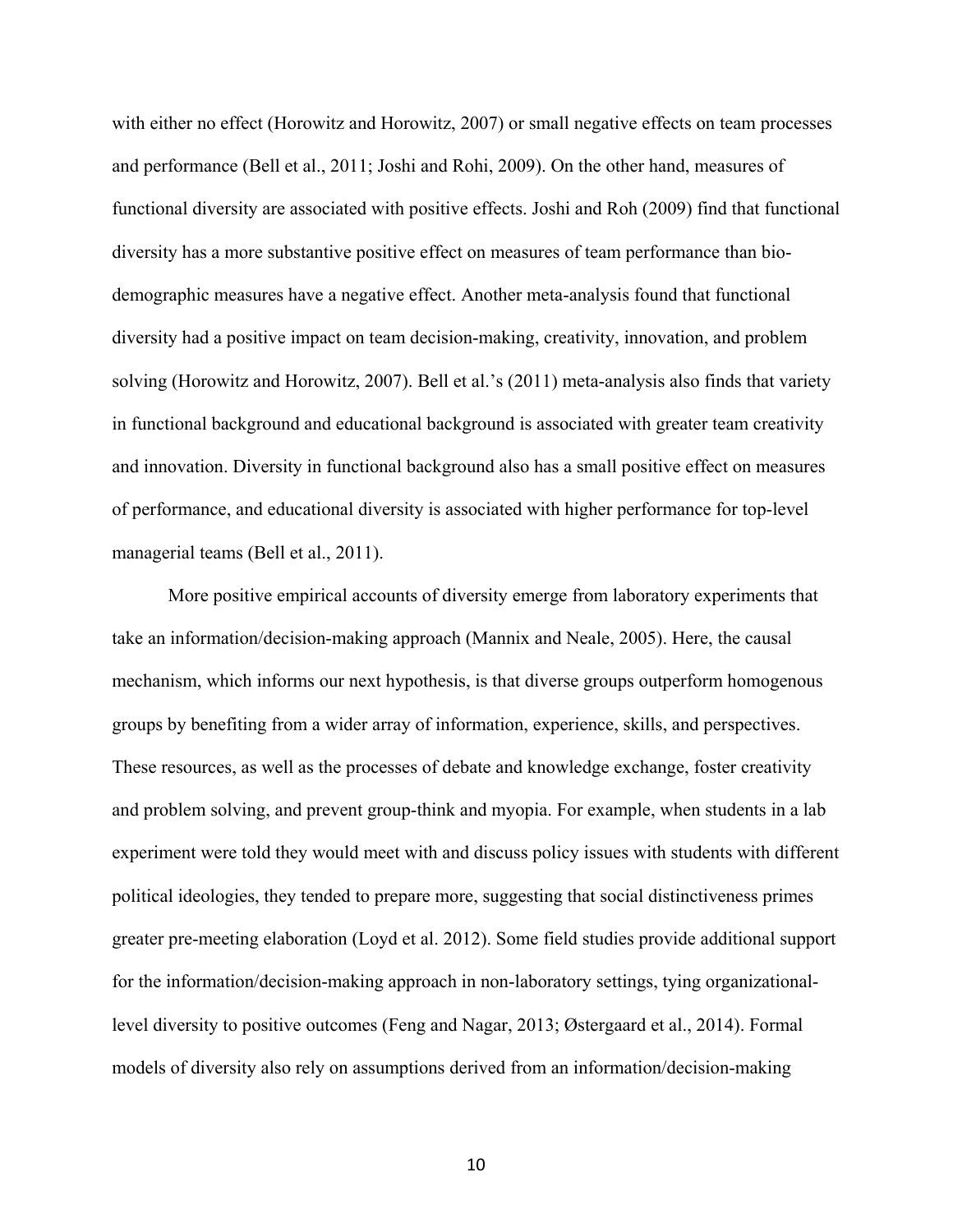approach to posit positive benefits of diversity. Long and Page (2001, 2004) demonstrate that a random selection of diverse agents outperforms less diverse teams of higher-performing individuals. "This result relies on the intuition that, as the initial pool of problem solvers becomes large, the best-performing agents necessarily become similar in the space of problem solvers. Their relatively greater ability is more than offset by their lack of problem-solving diversity" (Long and Page, 2004; 1685).

Consistent with the information/decision-making approach to diversity we propose that more distinct newcomers generate greater team reflection processes.

*H2: Educationally distinct newcomers will generate greater team reflection processes than educationally similar newcomers.* 

#### **Newcomer Acceptance**

In this section we examine another form of team receptivity identified by Rink et al. (2011): "newcomer acceptance," where the newcomer is fully included as a full team member. Newcomer acceptance can be assessed in a variety of ways, including oldtimer attitudes toward newcomers, their assessments of newcomer attributes, perceptions of whether newcomers are helping or hurting team dynamics, or newcomer's own assessment of whether they feel accepted.

Prior research suggests that more socially distinct newcomers face lower acceptance than more similar newcomers (Joardar et al., 2007; Schwieren and Glunk 2008). Such resistance is explained by two broad theoretical frameworks: social categorization and similarity-attraction models (Williams and O' Reilly, 1998; and Mannix and Neale, 2005). Social categorization is the process by which observable cues are used to differentiate between individuals, classifying others in terms of value, ability and whether they belong in an in-group or out-group. A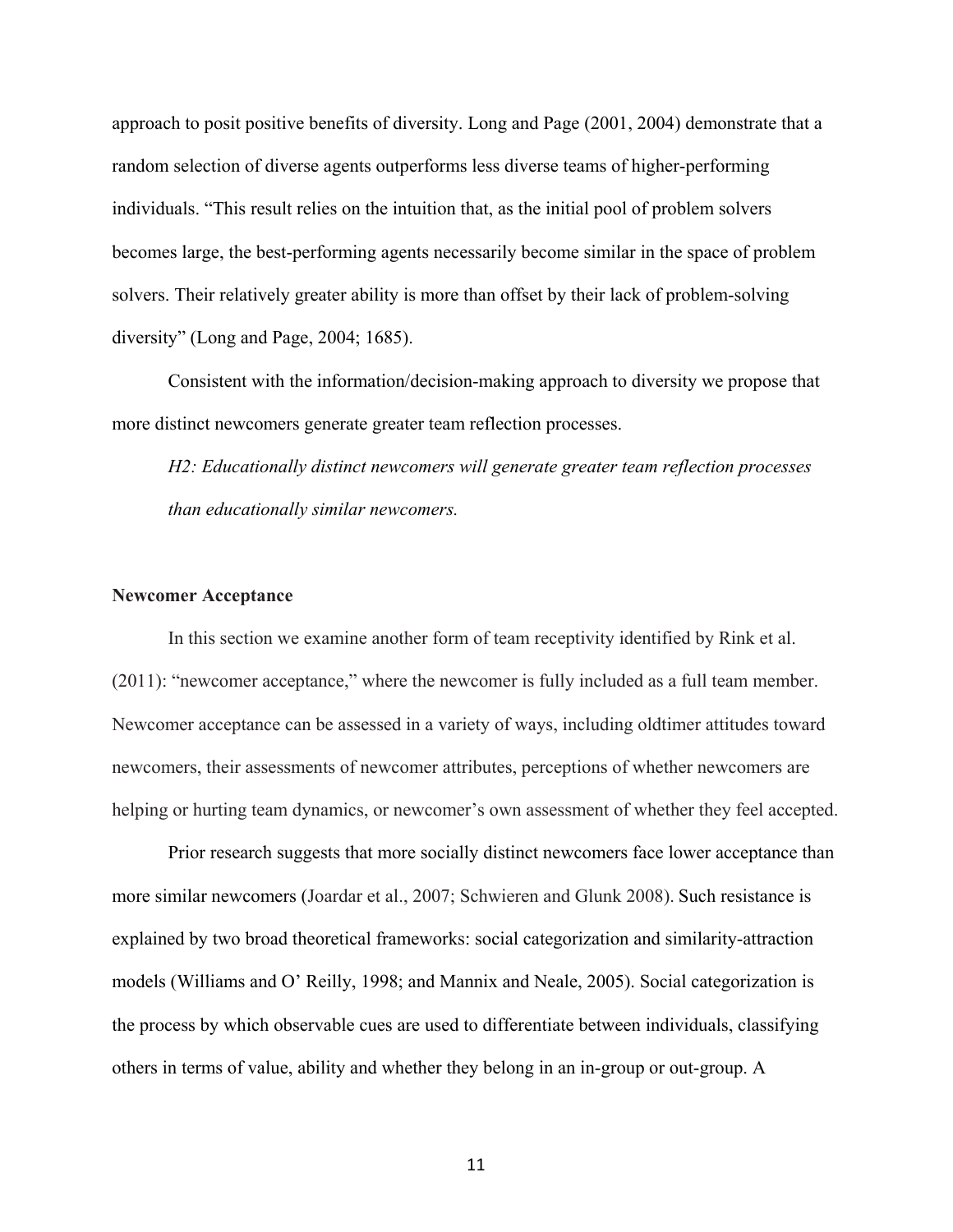judgment that an individual does not belong to the dominant group generally results in negative associations (Tajfel and Turner, 1979). Even if the basis of differentiation is objectively a poor predictor of an individual's ability to complete a task, social categorizations tend to correlate with negative processes and outcomes, by triggering biases, increasing conflicts between individuals, and failing to include the perspectives of the negatively categorized individuals.

Similarity-attraction theory mirrors the logic of social-categorization, proposing that individuals with common attributes enjoy smoother working relationships and better outcomes. As a result, diversity will lead to greater conflict and lower performance. Social categorization and similarity-attraction theory rely on a common causal mechanism that becomes the basis for our third hypothesis: individuals are generally negatively disposed toward those who are different from them, and use bio-demographic factors such as age, gender, or race offer easilyobservable cues that lend themselves to judgments, often informed by prejudices.

Educational distinctiveness might be expected to be less associated with the type of negative social categorization that previous work has found with bio-demographic diversity. However, professionals may be especially sensitive to educational qualifications, and try to protect their privileges by excluding workers with distinct educational backgrounds (Freidson, 2001). In such circumstances, more educationally distinct newcomers might experience more resistance from oldtimers skeptical of other forms of educational training, even as shared educational backgrounds allows oldtimers to look past other newcomer differences (Zhu, Shen and Hillman, 2014). Our final hypothesis therefore draws from the similarity attraction and social categorization models to propose that educationally distinct newcomers will receive less acceptance.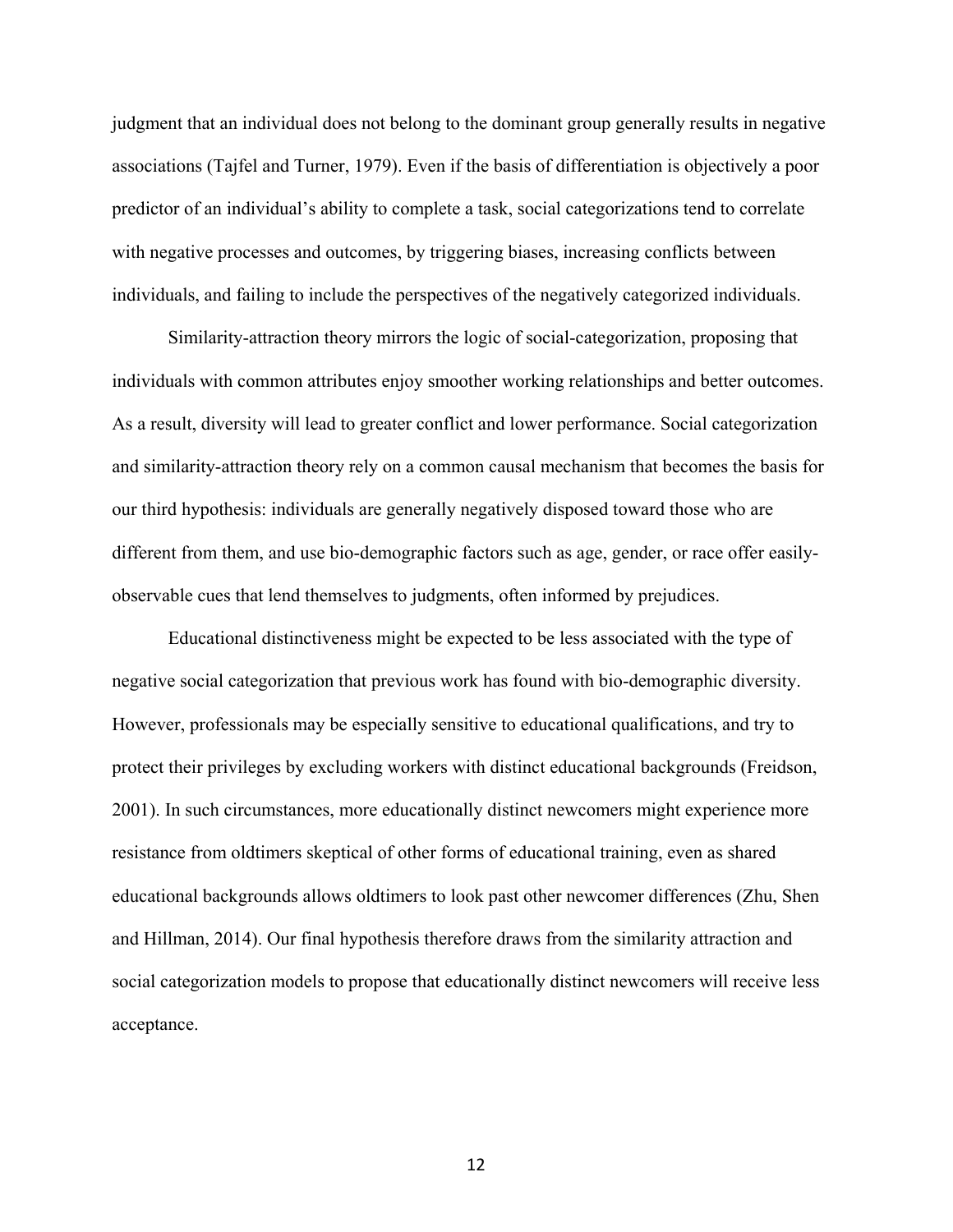*H3: Educationally distinct newcomers are less accepted than educationally similar newcomers.* 

# **Data and Methods**

We exploit a randomized controlled field experiment in Denmark conducted in cooperation with and funding from the Danish Ministry of Education, who were interested in new options for co-teaching in schools.<sup>2</sup> In Denmark, schools are operated by 98 multi-purpose municipalities, and all were invited to participate in the experiment. Among the 68 applicants, 12 municipalities were selected, with purposeful sampling to ensure municipalities varied in terms of geography and school size. The 68 municipalities that applied were similar to the 30 that did not apply on a number of observable characteristics ranging from number of inhabitants over expenditure on public schools to share of students with immigrant background or low-educated parents. The only statistically significant differences relate to number of schools and geographical size of the municipality. Details of the randomization procedure as well as a test showing that the experimental groups balance on observed variables are presented in the appendix (see Figure A1 and Table A1). The self-selection of municipalities and schools into the application procedure implies that generalization of results to all schools should be done cautiously. However, since schools that were enrolled in the trial were randomly assigned to the experimental conditions, the estimates of the intention-to-treat effects should be unbiased for the participating schools.

Rink et al.'s (2013) comprehensive review of newcomer research describes a mix of experimental or field-based approaches, but few combinations of these approaches. While there is some research on the role of social distinctiveness to team receptivity, buttressed by studies of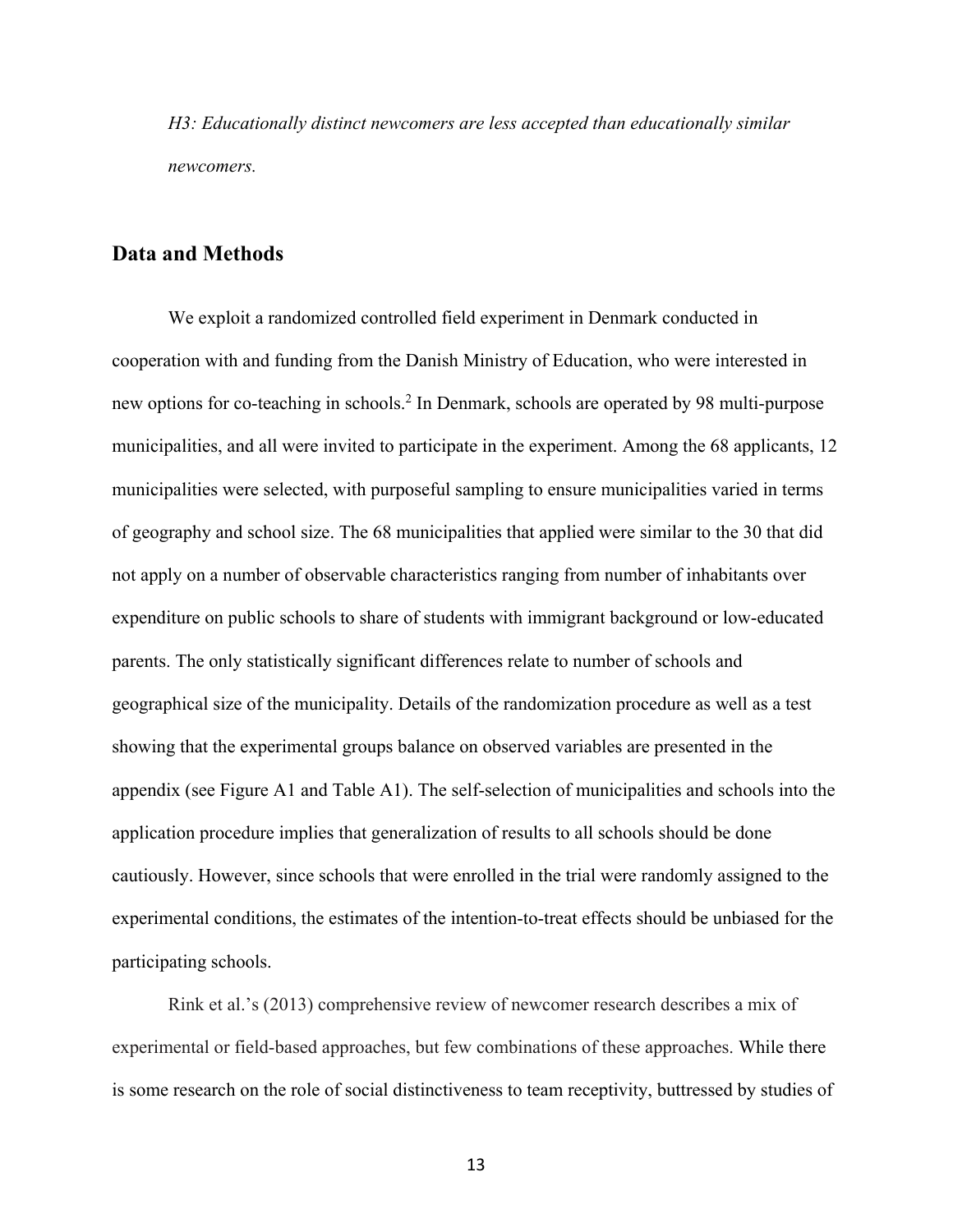diversity effects, the experimental design offers a number of advantages over existing work. First, it has the advantage of avoiding the problem that Phillips, Liljenquist and Neale (2009) identify in newcomer research: the tendency to conflate newcomer status with being categorized as a member of an out-group. While newness is one way that employees categorize each other, diversity research points to other factors that might result in two newcomers experiencing different levels of team receptivity. Our experimental design allows us to discern how much educational distinctiveness matters *among* newcomers as well as relative to teams without newcomers.

Our experiment is also grounded in an actual work environment. Laboratory experiments, by design, cannot model the experience of an organizational context. Another criticism of laboratory experiments in this area is that the groups created are artificial, deal with short-term tasks, and lack the ongoing social interactions of actual groups dealing with diversity (Williams and O' Reilly, 1998). While some experimental work features a longer-term set of tasks for groups to solve, such research tends to study students completing the exercise as part of their classwork (Polzer, Milton and Swarm, 2002; Watson, Jumar and Michaelson, 1993; Van der Vegt and Van de Vliert, 2005). Such studies may be less suited to examine what social characteristics are salient in real organizations. We examine the effect of newcomers on team receptivity 7-8 months after the introduction of the newcomer, a longer time-frame than is typical for laboratory experiments.

Observational studies also cannot address selection processes. In the context of our research question, this is a salient consideration because of the very real risk that socially distinct potential employees will not be selected into the organization, or that selection is based on unobserved factors. For example, Zhu, Shen and Hillman (2014) show that even when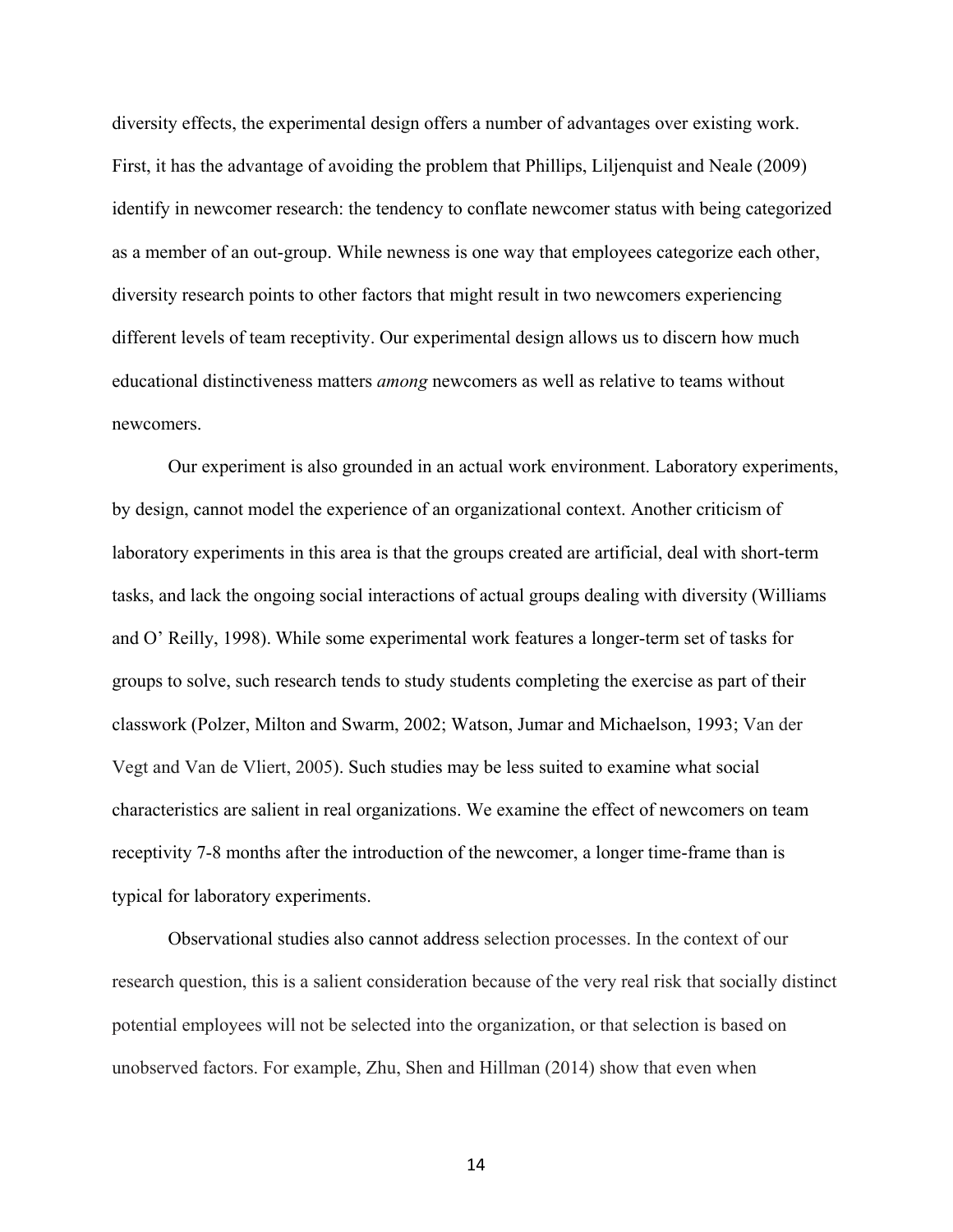demographically diverse actors are selected into the organization, this is often on the basis of some other shared characteristic that allows the newcomer to be categorized into the in-group. In observational studies, the nature of organizational diversity may therefore be endogenous with measures of outcomes, limiting any claims on causality.

The newcomer experience is ideally suited to a longitudinal approach that can track experiences (e.g., Cable, Gino and Staats, 2013), combined with a field experiment design that places the research in a real political context while addressing endogeneity problems. The next section explains how we apply such an approach.

### **Treatments: Newcomers and Social Distinctiveness**

The field experiment gave participating schools resources to hire different types of new human resources to create work teams. How those employees differ from existing employees creates variation both in terms of social distinctiveness, allowing us to examine how variation in the introduction of these factors is associated with newcomer acceptance and team reflection processes.

The use of such assistants is itself salient as a policy issue. In many countries, teacher assistants constitute a substantial share of the workforce, and the decline of teacher unions paves the way for the use of non-traditional teachers. In Iceland the teacher–assistant ratio is 4:3 (OECD 2014). In England, the number of teaching assistants has tripled since 1997, and in 2011 they comprised 24% of the mainstream school workforce (Blatchford et al. 2012). In Denmark at the time of the field experiment, only educated teachers were allowed to be responsible for the ordinary teaching (with few exceptions, the Public School Act ("Folkeskoleloven") 2010, §28). Teacher assistants were allowed, but might have been seen as competing for jobs that teachers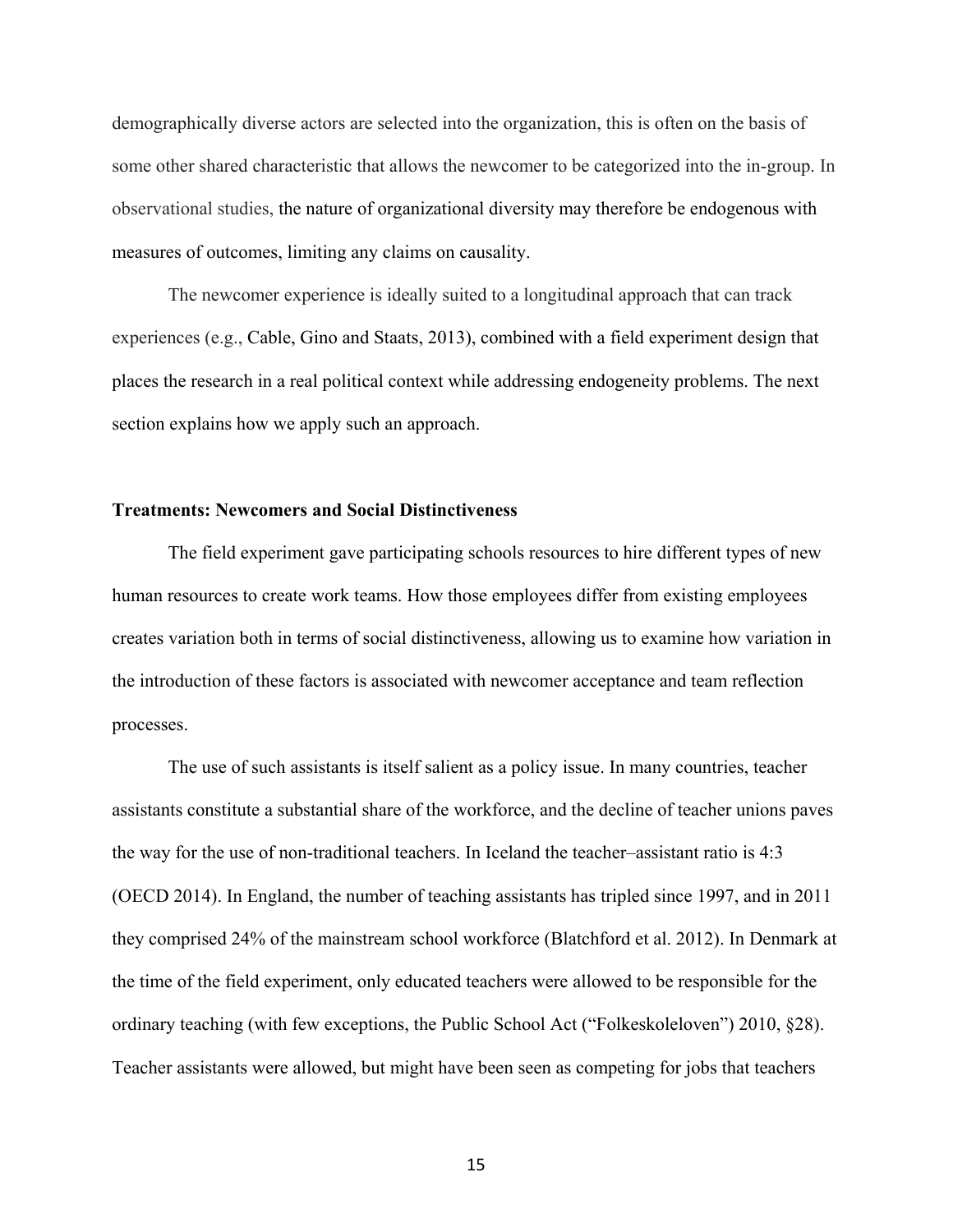with a traditional educational background could take. A school reform enacted a few years after the field experiment encouraged schools to integrate child and youth workers and kindergarten teachers in schools' teaching staff. The use of teaching assistants and co-teachers in teacher teams is therefore politically salient and highly relevant for school managers in many countries.

In the field experiment, schools were randomly assigned to a control group or one of two treatment conditions:

- 1. **Control group:** School principals in the control group did not receive any additional human resources. There is therefore no additional diversity added to the workforce.
- 2. **Educationally similar newcomer:** Schools were granted a budget of approximately \$25,000 to hire new employees, but with the stipulation that the hires have a BA in teaching. Newcomers share the same educational background as existing teachers.
- 3. **Educationally distinctive newcomer:** Schools were granted a budget of approximately \$25,000 to hire new employees, with the stipulation that these hires have any educational background other than a BA in teaching. These new employees are therefore socially distinct from existing employees in terms of their educational background. In practice, these hires have been used as co-teachers, putting them in the same task interdependent as the educationally similar newcomers.

All schools, including the control group, delivered data to the study. Hence, all were aware that they were part of an experiment. Therefore, the potential that the findings are a function of a Hawthorne effect (i.e. the behavior changes as a function of being studied) is reduced.<sup>3</sup> Further, both treatment groups received a treatment, so any differences between treatment groups cannot be caused simply by receiving any treatment.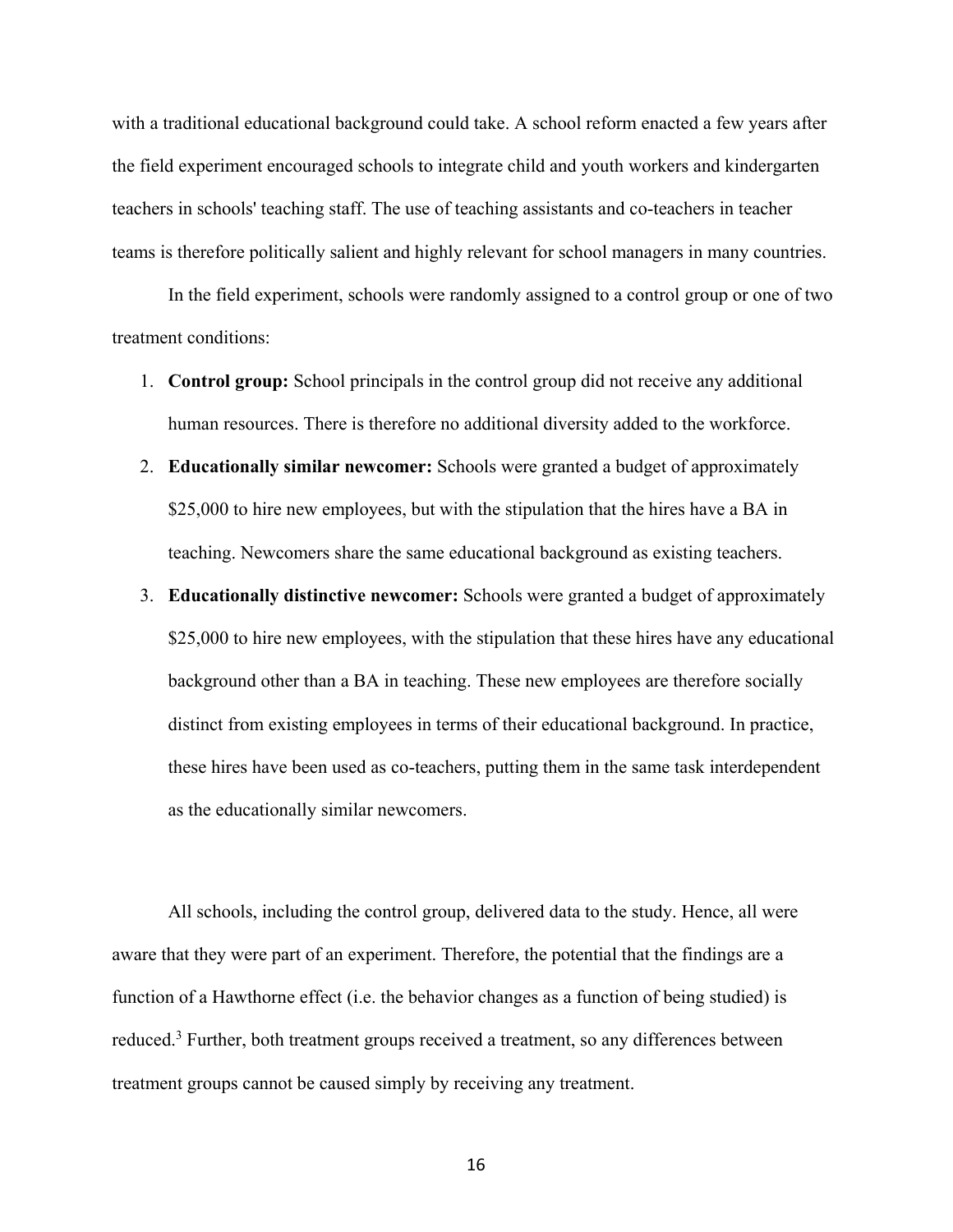#### **Dependent Variable: Newcomer Acceptance**

To measure if newcomer's gain inclusion or face conflict, we compared existing employee perceptions about the new hires in the two treatment groups. These measures were collected via an employee survey provided 7 to 8 months after the introduction of the treatments, with a response rate of 63% of a target group of 787 employees (two teachers per classroom and a little less than one fourth in each treatment group and little more than half in the control group, see table A1 in the appendix). Since our goal is to understand how existing organizational staff responded to the addition of new employees, these new employees are not included among the respondents. The respondents were instead the oldtimer team members who were working with newcomers.

We define newcomer acceptance using two of the standard ways that Rink et al., (2012) describe: the categorization of newcomer attributes and the perceived effect on team dynamics. Our first measure is an indicator of perceived newcomer competence. The second reflects the perceived effect of the newcomer on team dynamics by assessing their perceived cooperativeness.

To measure competencies of the new team members, an index made up of six items (Cronbach's alpha = .95) was assembled: "To what extent could the extra person handle the assigned functions?; The professional competencies of the additional persons are satisfactory; The personal competencies of the additional persons are satisfactory; The pedagogical competencies of the additional persons are satisfactory; The competencies of the additional persons in relation to students' wellbeing and social relations are satisfactory;" and one reversecoded item: "To what extent do you agree or disagree that the following factors have been a

<sup>17</sup>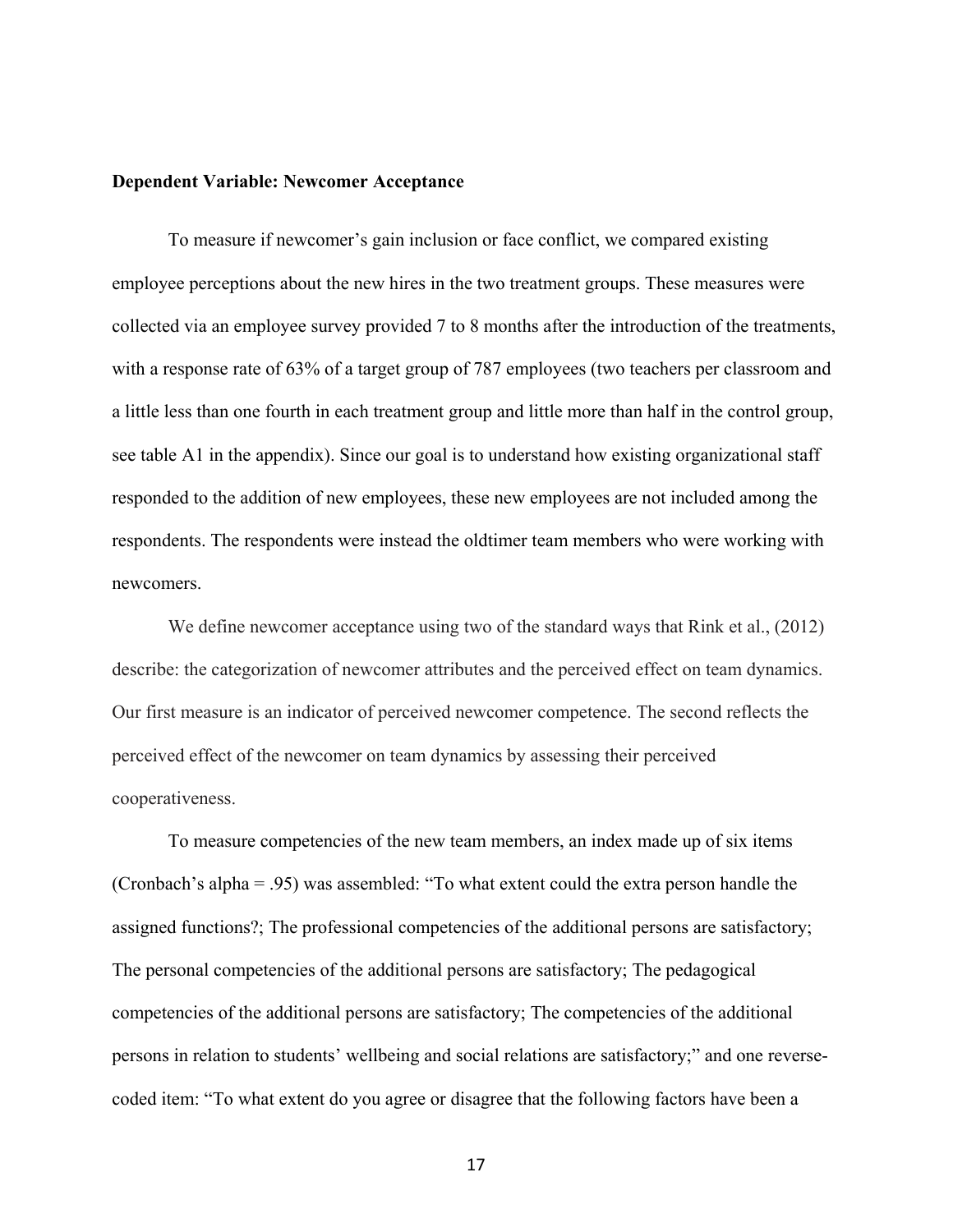barrier to successful implementation of the trial at your school? The additional person lacked the necessary competencies."

Cooperation was measured by two items (Cronbach's alpha = .90), "To what extent are you satisfied with the cooperation with the additional person" and "To what extent do you agree that the additional person has built good relations to other teachers." For both sets of questions, response rates were on a five point Likert scale ranging from (1) a very low extent to (5) avery high extent. The items for each measure were summarized in two indexes based on their factor scores in principal component factor analyses. The scales were standardized with a mean of 0 and a standard deviation of 1.

#### **Dependent Variable: Team Reflection**

Our assessment of existing staff is consistent with what Rink et al. (2013) categorize as team reflection processes, while grounded in the particular function of education that we study. We treat team reflection as efforts to examine teaching and helping students learn rather than resting on a more abstract conceptualization of reflection unmoored to actual tasks. In education research, this is sometimes framed as "collaboration" (Goddard, Goddard and Schannen-Moran 2007).

In the field of education there has been, in Denmark and globally, growing pressure on teachers to improve performance (Hvidman and Andersen, 2014). Doing so requires understanding what it is that teachers do and how that relates to organizational goals. For example, techniques such as value-added modeling (Harris, 2011), or monitoring every aspect of what teachers do in a classroom (Thomas and Staiger 2012) seek to identify both which teachers are effective and what makes for an effective teacher. Both elaboration processes that seek to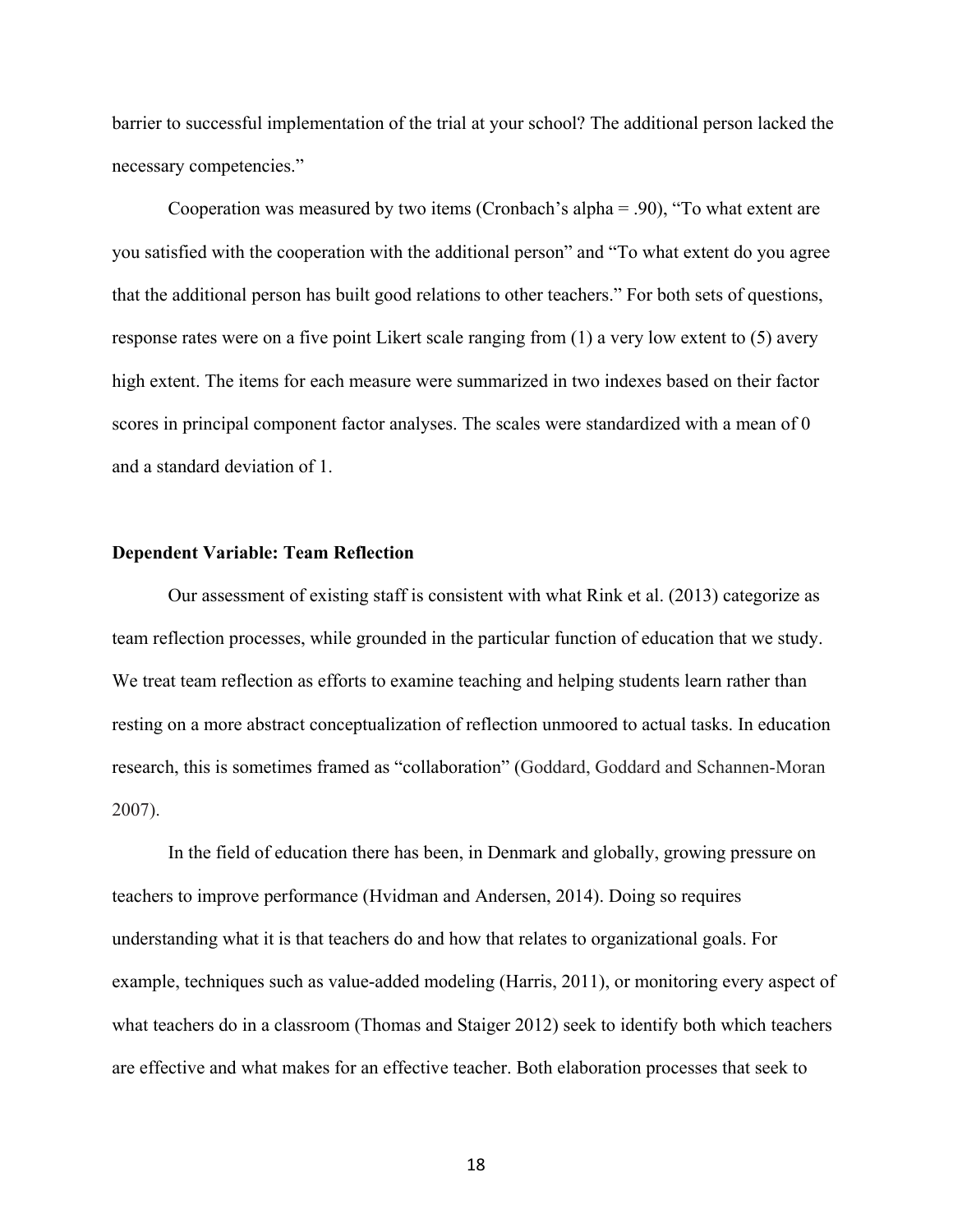understand student needs and progress and engaging in peer discussion about teaching techniques can therefore represent highly salient forms of problem-solving to the organizations we study.

Teachers were asked to respond to the following questions "to what extent do you do the following activities?: "Discuss the development of specific students' learning with other teachers or other employees at the school."; "Evaluate my teaching with other teachers or other employees at the school"; "Observe the teaching of other teachers and give feedback." Again, response scale ranged from 1 (a very low extent) to 5 (a very high extent), and loadings from a principal component factor analysis were used to summarize items into a standardized index with a mean of 0 and a standard deviation of 1. Cronbach's alpha for these three items was .69.

## **Results and Discussion**

Table 1 provides the results for the hypotheses related to team reflection processes, while table 2 provides the results related to newcomer acceptance. Since the Cronbach's alpha for our items on team reflection is near the margins of acceptability, we ran separate models for the three components of the index (model 1-3) as well as for the overall index (model 4). Because these items ask about patterns of team reflection, we include the control group who received no new employees as the reference category.

Collectively the results show that the introduction of newcomers, whether they share the dominant educational background of existing staff or not, are associated with more team reflection processes. This offers support for our first hypothesis. Our second hypothesis tested if more socially distinct newcomers generated more team reflection processes. Here, the results do not support the hypothesis. If anything, the results suggest that more socially similar newcomers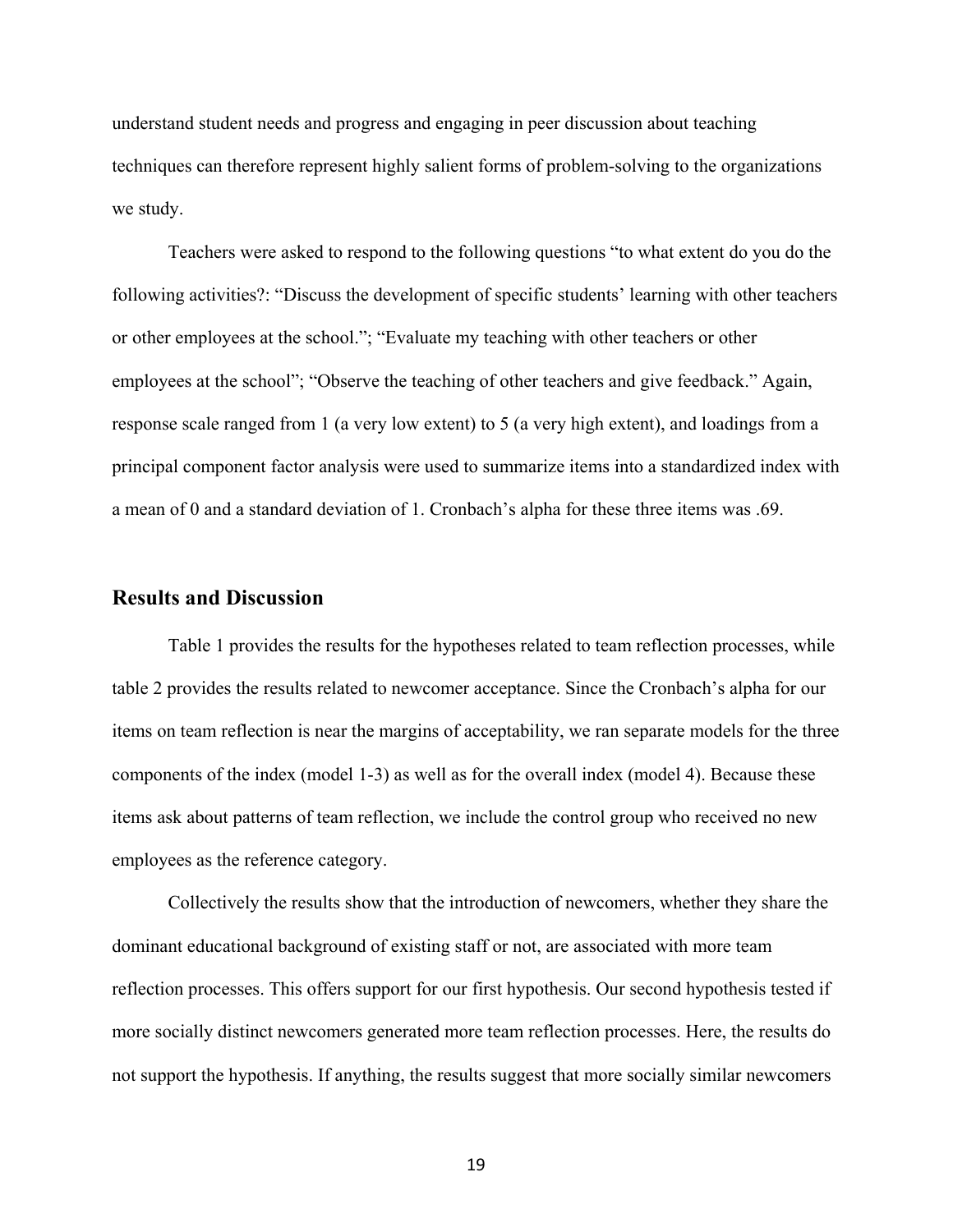are associated with greater team reflection, although the difference between the treatments is not significant for any coefficient. The coefficient for the overall index for socially similar newcomers is higher, though again not statistically different from socially distinct newcomers. Since the dependent variable is standardized, the coefficients can be interpreted as the effect of the treatments measured in standard deviations. Introducing newcomers thus increase team reflection with between .32 and .46 of a standard deviation. Since we do not know of similar field experimental studies, assessing these effect sizes is difficult, but they seem to be non-trivial.

Table 2 addresses our third hypothesis, that socially distinct newcomers struggle to achieve full inclusion. Since the control group does not have any newcomers to evaluate they cannot be included in this analysis. We therefore compare the acceptance of socially similar and socially distinct newcomers. The results are consistent with the hypothesis. Newcomers that did not share the educational background of existing teachers were significantly more likely to face negative social categorization, being viewed as both less competent and less cooperative. Since the dependent variables are standardized the coefficients mean that educationally diverse newcomers are perceived .70 of a standard deviation less competent and .47 of standard deviation less cooperative. Again, we see these as non-trivial effect sizes, but do not have other studies to compare against.

One possible explanation for these effects is that processes of social categorization are indeed justified, that those who come from a different educational background are simply less able to play a useful organizational role in schools relative to those who are trained to be teachers. However, there are a variety of reasons to doubt this explanation. While this explanation might account for differences in perceived competence, they do not explain why those with a different educational background would be systematically viewed as less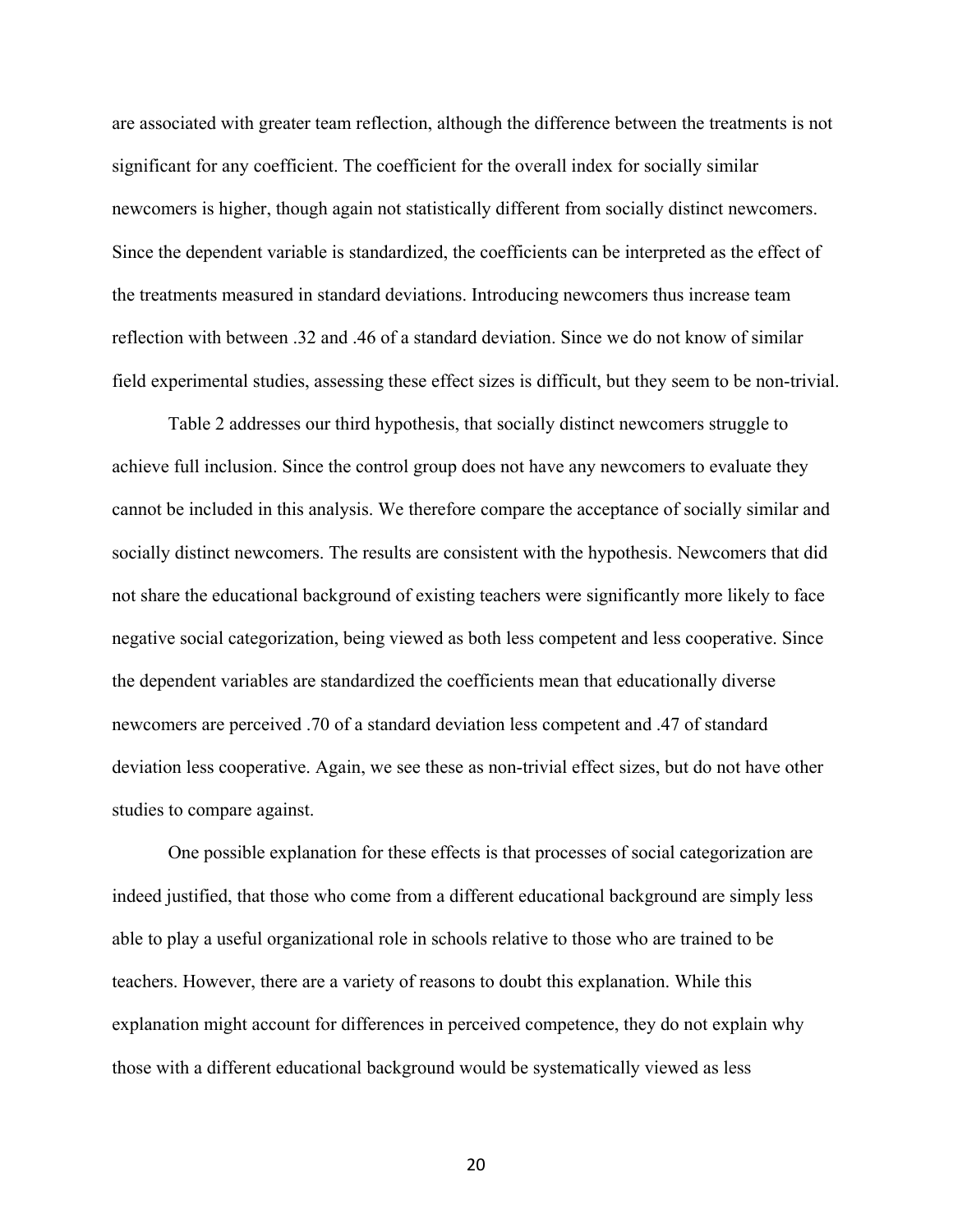cooperative. It is also the case that those selected without a background in teaching were hired via a more open selection process that should generate a more capable pool of candidates, and many had qualifications to work with children.<sup>4</sup> Finally, and most persuasively, a postexperiment evaluation of the effects of the treatments found that while the co-teachers had a significant impact on improving student outcomes in some dimensions (consistent with hypothesis 1), there was no systematic difference in performance between co-teachers who shared the educational background of teachers and those who did not (Andersen et a. 2018l). Overall then, the balance of evidence does not support the explanation that the oldtimers resist socially distinct newcomers because they are less competent. Instead, the evidence is more consistent with the possibility that negative social categorization arises from underlying prejudices of a dominant group towards new colleagues who came from a different background. Such prejudices may be confounded in a public sector setting where members of well-established professions view educational credentials as de facto indicators of competence, and see out-group newcomers as competing for the same jobs. The disruption that newcomers bring by their presence may be perceived as a threat to existing status, influence, and job security (Ospina 1996; Eisner and Meier 1990).

The results provide experimental evidence for the doubled-edged nature of the newcomer experience, but only for those who are socially distinctive. In some respects, these findings are consistent with prior research on diversity. While all of the treatments introduced newcomers, socially distinct newcomers were associated both with team reflection processes but also lower acceptance by oldtimers. The experimental design helps to exclude alternative explanations for the source of these assessments. It is variation on educational background that drives the negative assessments of competence and cooperativeness.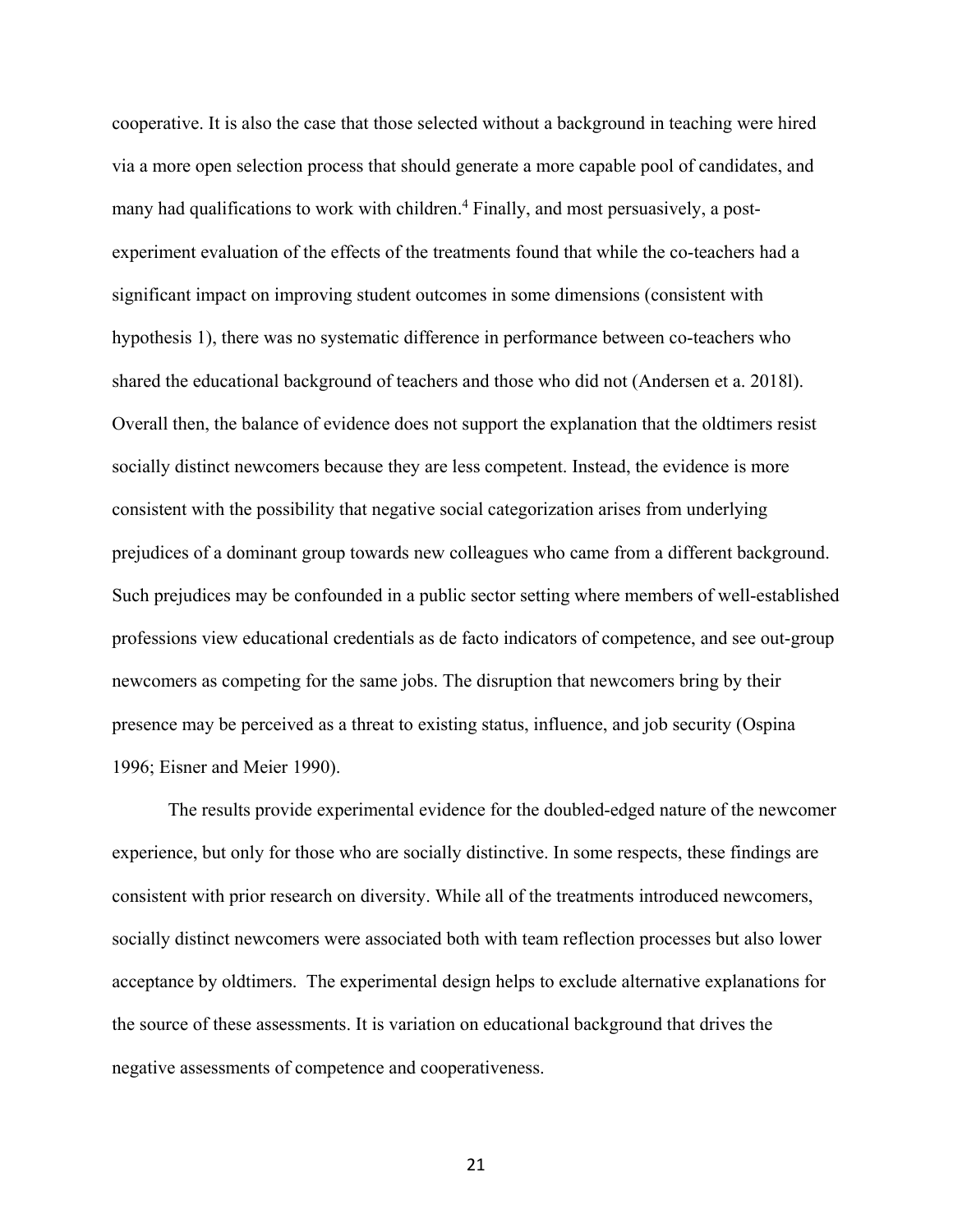The framing of diversity as a double-edged sword, and the empirical evidence that supports this framing, tempts a small logical leap to propose that the positive and negative aspects of diversity are inextricably tied together: the conflict and friction is a necessary step in generating creativity and problem-solving (e.g. Pelled, Eisenhardt and Xin, 1999). While this may sometimes be the case, the results of the experimental treatments on team reflection processes are interesting partly because they refute the idea that the positive aspects of diversity can only be gained by going through experiences of conflict. New teachers who shared the educational background of existing staff generated team reflection processes without experiencing negative social categorization. This finding is consistent with Rink et al.'s (2013) call for caution when introducing socially distinct newcomers. On the other hand, we show that socially distinct newcomers can foster team reflection processes even if they are not fully accepted as team members. This suggests that the benefits of newcomers may not depend on their full inclusion.

# **Conclusion**

When organizations commit to the notion of diversity, this creates an obligation to follow-through on that commitment (Choi and Rainey 2010). Otherwise, employees become disillusioned when promises are not kept. Such commitments, in turn, create a need for employers to understand the different aspects by which diversity matters in the workplace. While public administration scholarship considers bio-demographic factors, other forms of social distinctiveness may be just as salient to how employees judge one another and for work outcomes.

Our analysis sheds causal insights on functional diversity via a field experiment that tracks the introduction of socially distinct newcomers into organizations. The key finding is that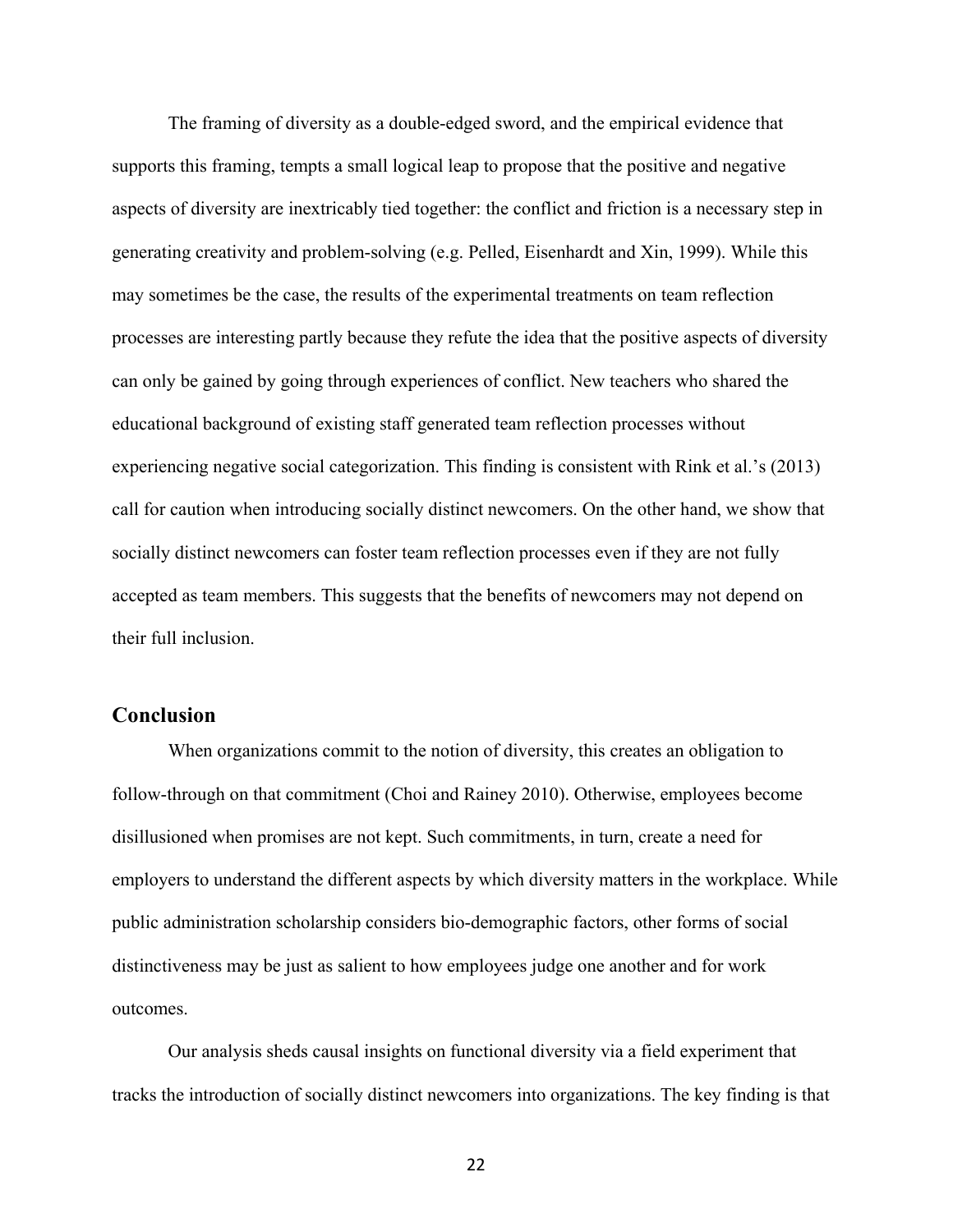newcomers generate positive team reflection processes, but that socially distinctive newcomers face negative social categorization. Because we focus on schools, one obvious limitation is generalizing to other types of organizations. However, the field of education is important in its own right, and has been experiencing many of the types of changes we include in our research, such as closer observations of teacher performance in the classroom, and more experimentation with the use of teaching assistants, as well as a general interest in team reflection processes as a form of collaboration (Pounder 1998).

Another limitation is that we do not observe the outcomes over a more sustained time period. Time matters, since newcomers eventually become oldtimers as their relationship with their organization evolves (Solingers et al., 2013). Socially distinct newcomers might benefit especially from being seen to commit to the organization over a longer time period (Rink and Ellemer, 2009; Pelled, Eisenhardt and Xin, 1999; Schippers et al., 2003). Intergroup beliefs and behavior take time to change (Pettigrew 1998), and more recent research emphasizes the dynamic nature of team development (Srikanth, Harvey and Peterson, 2016). Ultimately, the possibility that time matters to diversity effects does not negate the design we employ, but instead points to the underlying need for research that further accounts for temporal dimensions in field settings.

Public organizations seeking to expand the functional diversity of its workforce need to understand and respond to the particular types of social distinctiveness that are at risk of triggering negative social categorizations. This may especially be the case in the political context of public organizations where educationally distinctive newcomers may evoke more deep-rooted professional opposition. Previous work has pointed to ways in which education was sometimes used as a form of capital to attain status and power (Ospina 1996). Education is just one aspect of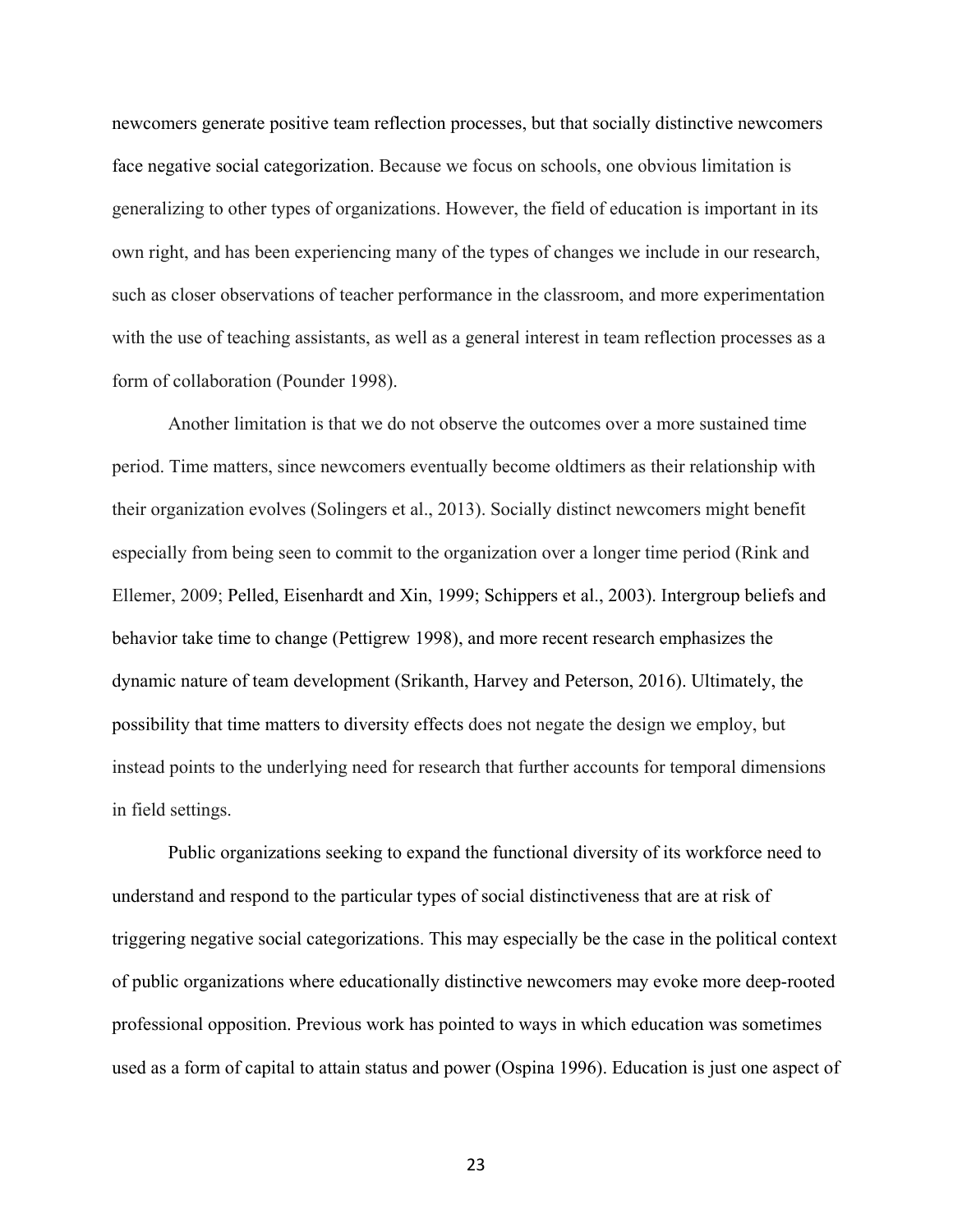functional diversity, and this article demonstrates its salience in a public setting. We also offer evidence that in a professional setting that values certain types of educational credentials, those that lack those credentials may face negative social categorization. For those concerned with inclusive public management (Feldman and Khademian 2000; Quick and Feldman 2011), we identify another type of exclusion that public sector bureaucracies perform, which is to resist the inclusion of non-traditional types of employees.

For public managers overseeing teams, awareness of the double-edged nature of newcomer social distinctiveness represents both a challenge and opportunity. Judiciously adding newcomers to teams can spark constructive reflection and dialogue about how team processes work in the first place. How might resistance to functional diversity be overcome? Structural factors, such as civil service rules, can weaken the potential for education-based or professional biases in the workplace (Ospina 1996). Managers also have to watch for how socially distinctive newcomers are treated, and take proactive steps to communicate the value of the background of the socially distinctive newcomer, the value of functional diversity more generally, and be ready to intervene directly when they perceive newcomers are treated as second-class organizational citizens.

The results raise – but by no means conclude – the question of how the positive and negative aspects of the newcomer experience are bound together. Newcomers appear to generate closer attention to work processes. Employees who are embedded in teams and work processes cannot be easily ignored, increasing the potential for conflict and negative social categorization, but also forcing team reflection behavior to occur if tasks are to be achieved. Future work on this topic could study the experience of such employees as an alternative means to foster inclusiveness. More broadly, given the limited existing attention to newcomer status and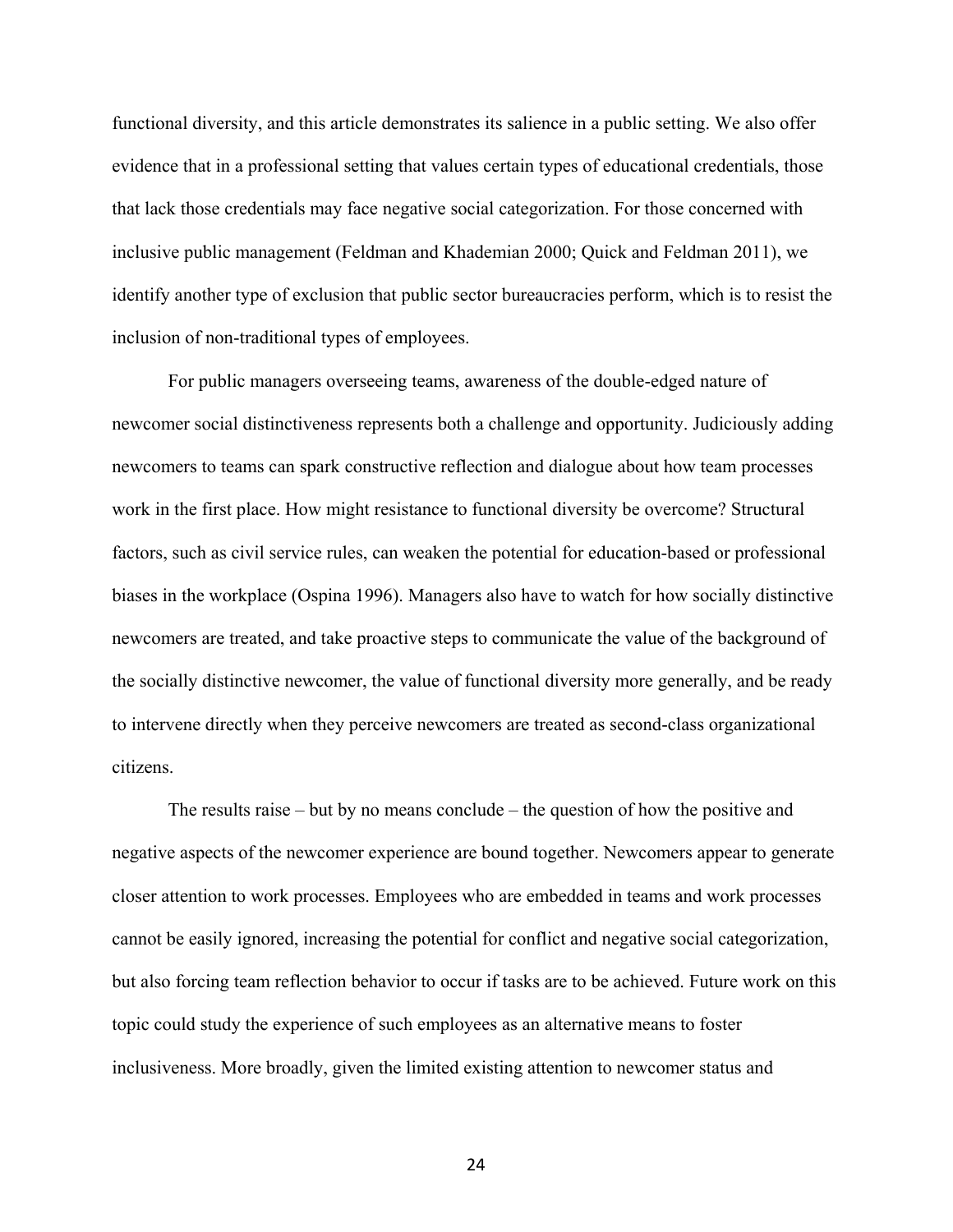functional diversity in public administration, there is ample opportunity to incorporate these concepts into the study of diversity in public organizations.

#### **Endnotes**

1. One representation of strong biodemographic of diversity research in public administration is exemplified by the codes Sabharwal et al (2016, 7) used to make sense of 75 years of public administration diversity research: "The various dimensions of diversity that were coded in this study include race (ethnicity/minority), gender, AA/EEO, representative bureaucracy, age, disability, religion, socioeconomic status (SES), sexual orientation, immigration, generations, veterans, diversity management, cultural competency (including culture), and other. " Of these, 63% of articles focused on race, 55% on gender, 19% on affirmative action/equal opportunity, 21% on age, and 18% on representative bureaucracy (articles could include multiple topics, so totals do not add up to 100%). No other topic was featured in more than 9% of articles.

2. The trial has been used in previous studies to examine effects of co-teaching on student learning (Andersen et al 2018) and manager's reactions to the recruitment of new hires (Andersen and Moynihan 2016). In this study we focus on existing teachers' reactions to the introduction of new team members. We therefore leave out data on schools that in a separate and unrelated treatment condition were assigned teacher supervisors, which were not part of the teacher teams.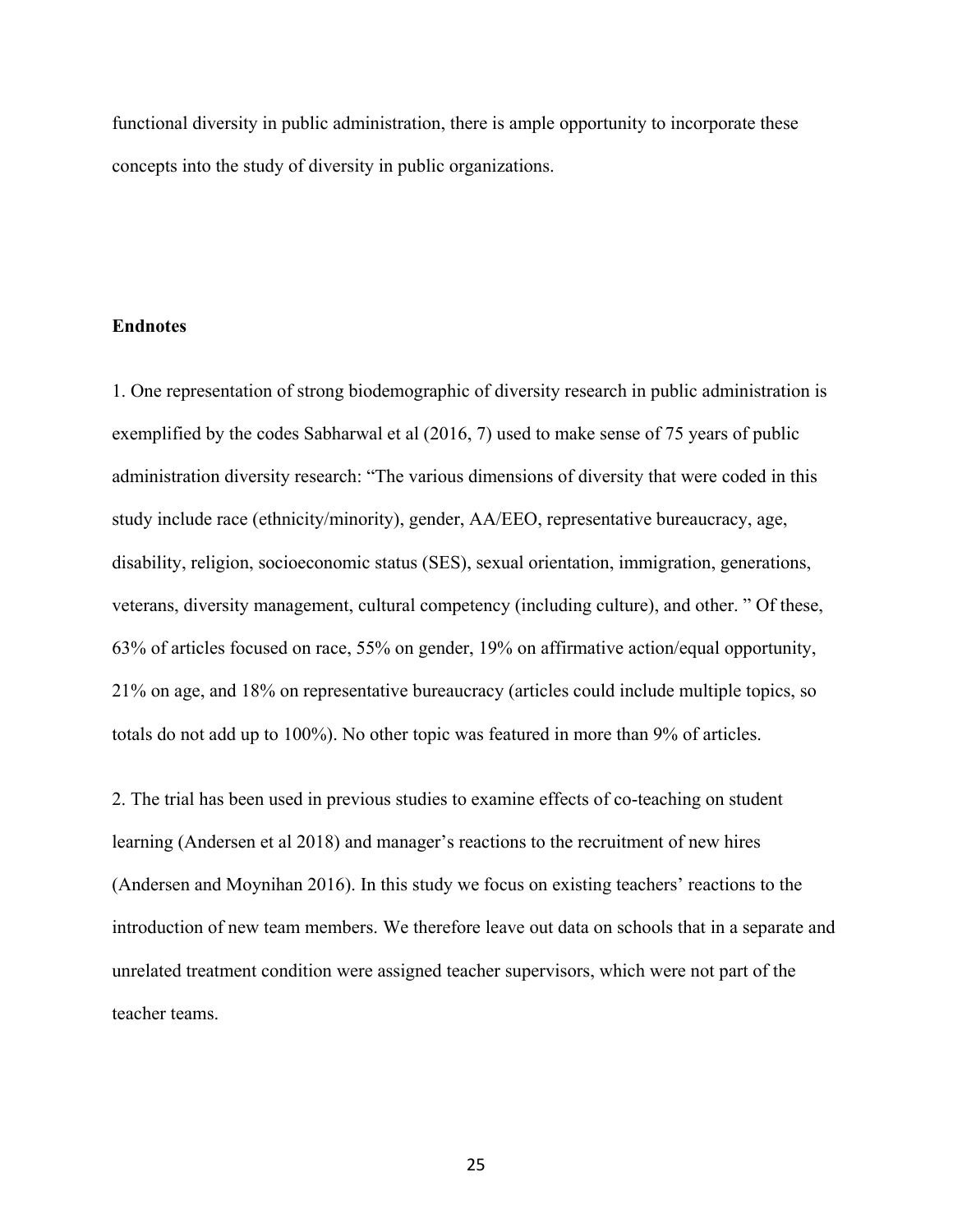3. In a narrow definition, Hawthorne effects arise when individuals modify their behaviour in response to their awareness of being observed as part of a trial. This may be caused by the process accompanying experimentation such as "signing of release forms, reading instructions etc." (Levitt and List 2011, 227). This form of Hawthorne effects can be controlled for if the control group sign the same forms and take part in the same data collection activities as the treatment group (Levitt and List 2011, see also Adair, Sharpe and Huynh, 1989). In this experiment, all schools and teachers (i.e. both treatment and control group) were informed prior to the intervention that they were part of the research project in which they would be observed and required to contribute to the data collection. Effects of being observed should therefore affect both treatment and control group. Hawthorne effects may also arise through more subtle channels, though. For instance, if the presence of the newcomers repeatedly reminds teachers in the treatment condition that they are part of a trial and thereby make them react in ways they would not do outside of the trial. However, if teachers react to the aides by increasing their own effort this may be an effect related to the treatment, which would most likely also generalize to situations outside the trial.

4. The assistants without a BA in teaching had wide variety of educational backgrounds. The main categories were child and youth worker (pedagogue): 29%; Master degree (University): 16 %; Teacher BA-student: 9 %; Tradesman: 4 %; Other: 43 %.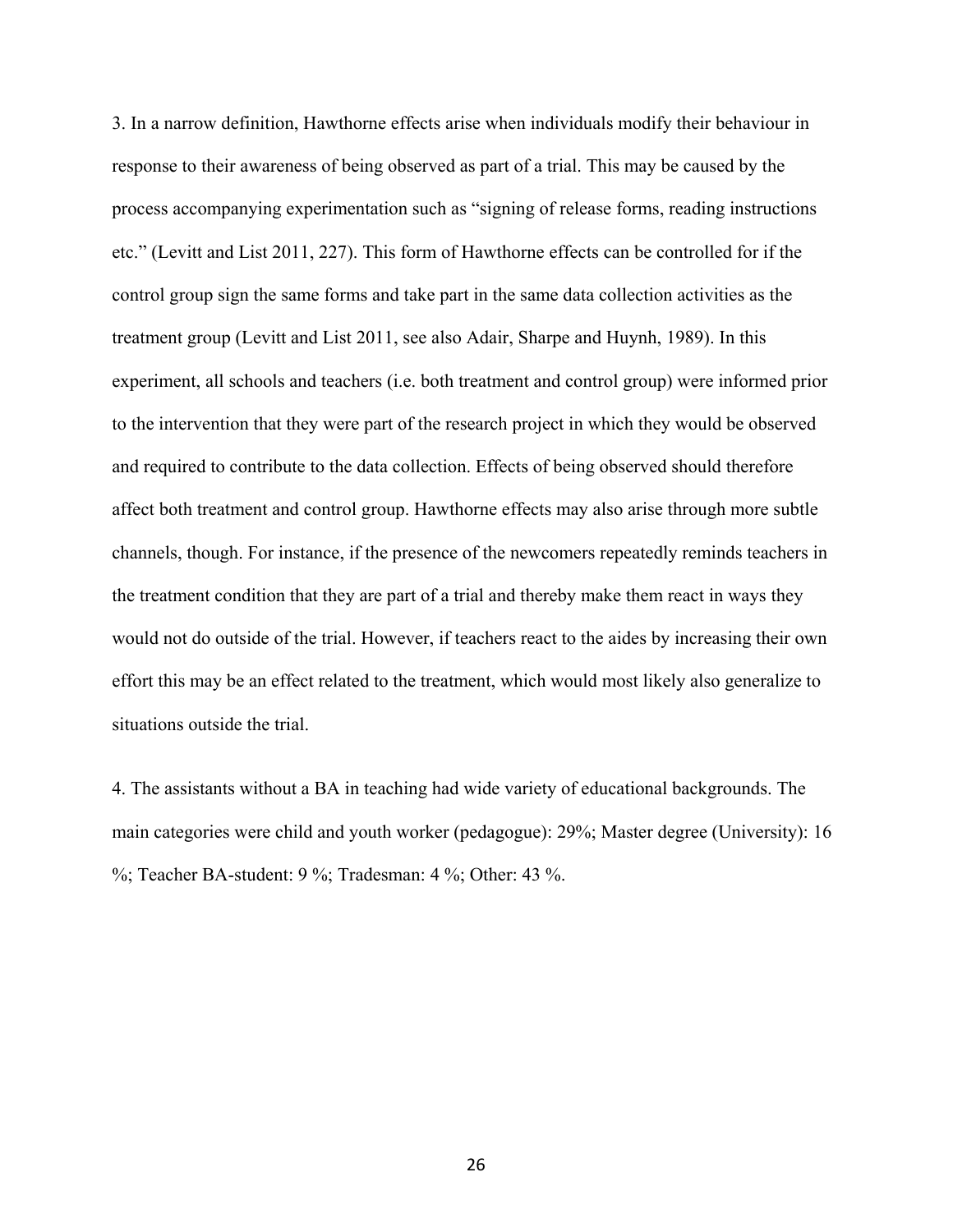#### **References**

- Adair, John G., Donald Sharpe and Cam-Loi Huynh. 1989. Hawthorne Control Procedures in Educational Experiments: A Reconsideration of Their Use and Effectiveness. *Review of Educational Research* 59(2): 215-228.
- Andersen, Simon Calmar and Donald P. Moynihan. 2016. How leaders respond to diversity: The moderating role of organizational culture on performance information use. *Journal of Public Administration Research and Theory* 26(3): 448-460.
- Andersen, Simon Calmar and Louise Beuchert and Helena Skyt Nielsen and Mette Kjærgaard Thomsen. 2018. The Effect of Teacher's Aides in the Classroom: Evidence from a Randomized Trial (January 29, 2018). Available at SSRN: <http://dx.doi.org/10.2139/ssrn.2626677>
- Andrews, Rhys, and Rachel Ashworth. 2015. Representation and Inclusion in Public Organizations: Evidence from the U.K. Civil Service. *Public Administration Review*  75(2): 279–88.
- Bell, Suzanne T., Anton J. Villado, Marc A. Lukasik, Larisa Belau, and Andrea L. Briggs. 2011. Getting Specific about Demographic Diversity Variable and Team Performance Relationships: A Meta-Analysis. *Journal of Management* 37(3): 709-743.
- Blatchford, Peter, Anthony Russell, and Rob Webster. 2012. *Reassessing the Impact of Teaching Assistants: How Research Challenges Practice and Policy*. Oxon: Routledge.
- Cable, Daniel, Francesca Gino, and Bradley R. Staats. 2013. Breaking Them in or Eliciting Their Best? Reframing Socialization around Newcomers' Authentic Self-expression. *Administrative Science Quarterly* 58(1): 1-36.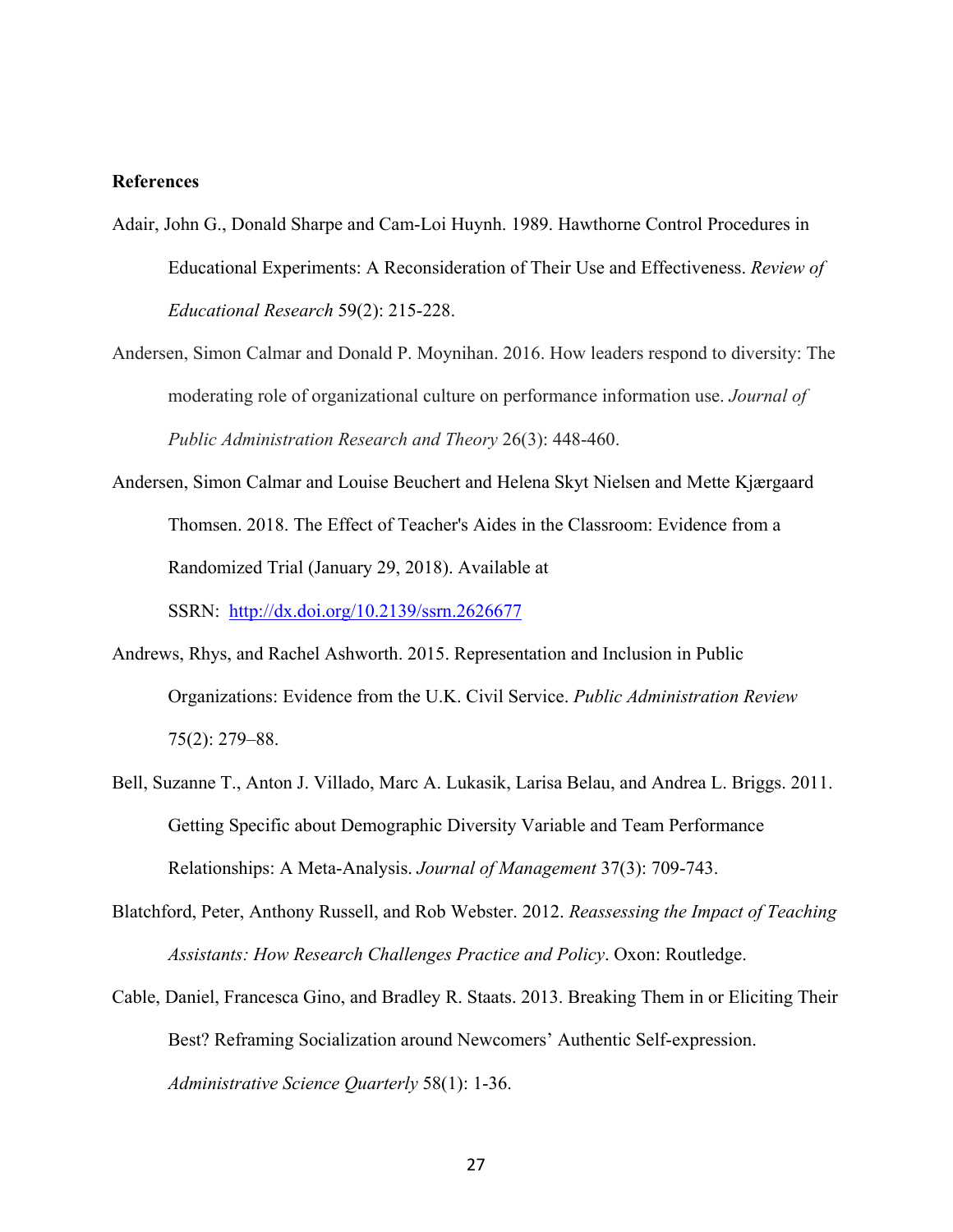- Chen, Gilad. 2005. Newcomer adaptation in teams: Multilevel antecedents and outcomes. *Academy of Management Journal* 48(1): 101–116.
- Choi, Sungjoo, and Hal G. Rainey. 2010. Managing Diversity in U.S. Federal Agencies: Effects of Diversity and Diversity Management on Employee Perceptions of Organizational Performance. *Public Administration Review* 70(1): 109-21.
- Eisner, Marc Allen, and Kenneth J. Meier. 1990. Presidential control versus bureaucratic power: Explaining the Reagan revolution in antitrust. *American Journal of Political Science* 34(1): 269-287.
- Ellis, Allison M., Talya N. Bauer, Layla R. Mansfield, Berrin Erdogan, Donald M. Truxillo, and Lauren S. Simon. 2015. Navigating uncharted waters: Newcomer socialization through the lens of stress theory. *Journal of Management* 41(1): 203-235.
- Esteban, Joan, Laura Mayoral, and Debraj Ray. 2012. Ethnicity and conflict: An empirical study. *The American Economic Review* 102(4): 1310-1342.
- Feldman, Martha S, and Anne M Khademian. 2000. Managing for Inclusion: Balancing Control and Participation. *International Public Management Journal* 3(2): 149–67.
- Foldy, Erica Gabrielle. 2004. Learning from Diversity: A Theoretical Exploration. *Public Administration Review* 64(5): 529-38.
- Freidson, Eliot. 2001. *Professionalism, the Third Logic: On the Practice of Knowledge*. Chicago: University of Chicago Press.
- Goddard, Yvonne L., Roger D. Goddard, and Megan Tschannen-Moran. 2007. A theoretical and empirical investigation of teacher collaboration for school improvement and student achievement in public elementary schools. *Teachers college record* 109(4): 877-896.

Harris, Douglas. 2011. Value-added measures and the future of educational accountability.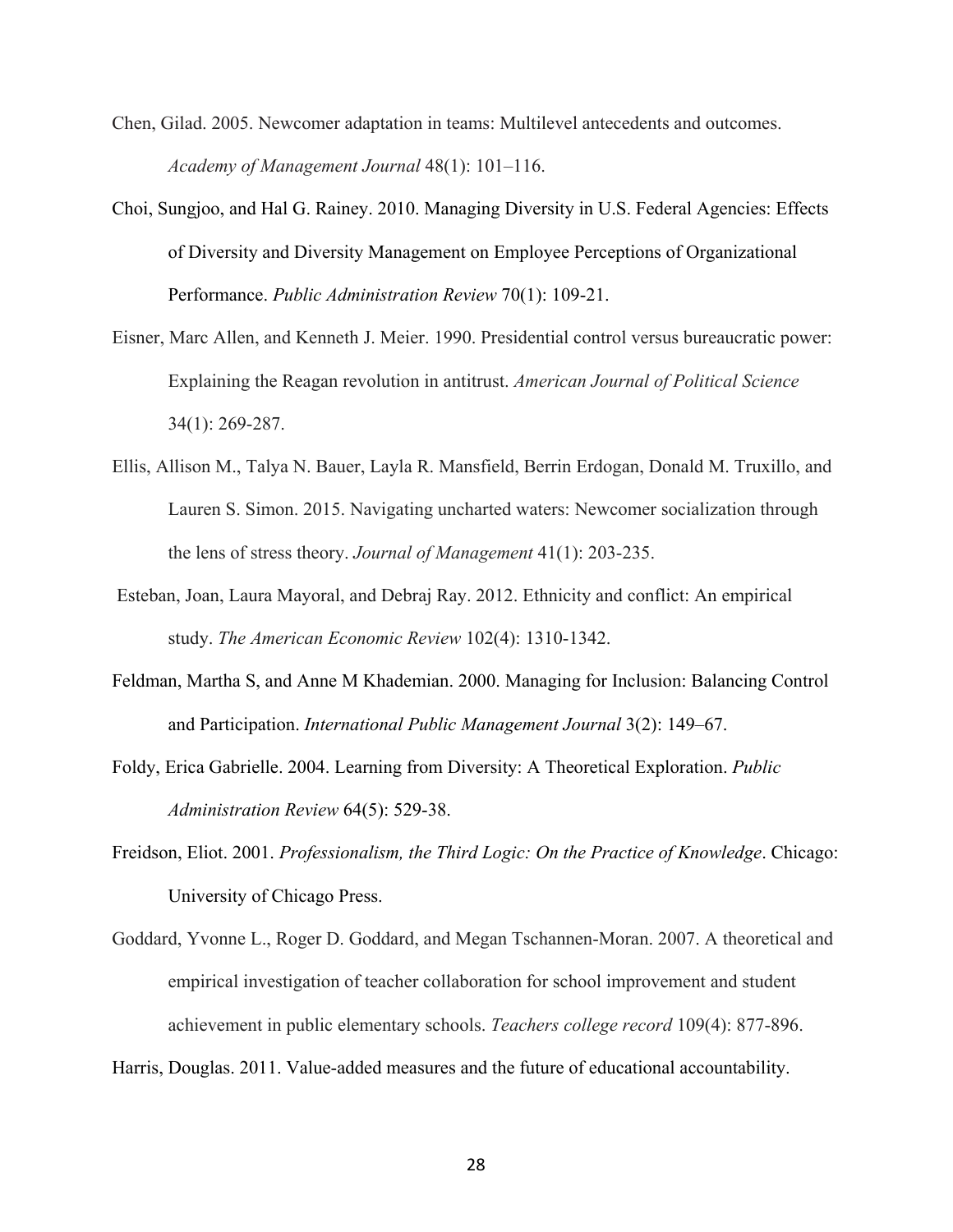*Science* 333: 826-827.

- Harrison, David A., Kenneth H. Price, Joanne H. Gavin, and Anna T. Florey. 2002. Time, teams, and task performance: Changing effects of surface-and deep-level diversity on group functioning. *Academy of Management Journal* 45(5):1029-1045.
- Hong, Lu and Scott E. Page. 2001. Problem solving by heterogeneous agents. *Journal of Economic Theory* 97(1): 123-163.
- Hong, Lu and Scott E. Page. 2004. Groups of diverse problem solvers can outperform groups of high-ability problem solvers. *Proceedings of the National Academy of Science*. 101(46): 16385-16389.
- Hornsey, Matthew J., Tim Grice, Jolanda Jetten, Neil Paulsen, and Victor Callan. "Groupdirected criticisms and recommendations for change: Why newcomers arouse more resistance than old-timers." *Personality and Social Psychology Bulletin* 33(7): 1036- 1048.
- Horowitz, Sujin K. and Irwin B. Horowitz. 2007. The effects of team diversity on team outcomes: A meta-analytic review of team demography. *Journal of Management* 33(6): 987-1015.
- Hvidman, Ulrik and Simon Calmar Andersen. 2014. Impact of Performance Management in Public and Private Organizations *Journal of Public Administration Research and Theory* 24(1): 35-58.
- Joardar, Arpita, Tatiana Kostova, and Elizabeth C. Ravlin. 2007. An experimental study of the acceptance of a foreign newcomer into a workgroup. *Journal of International Management* 13(4): 513-537.

Jehn, Karen A., Gregory B. Northcraft, and Margaret A. Neale. 1999. Why Differences Make a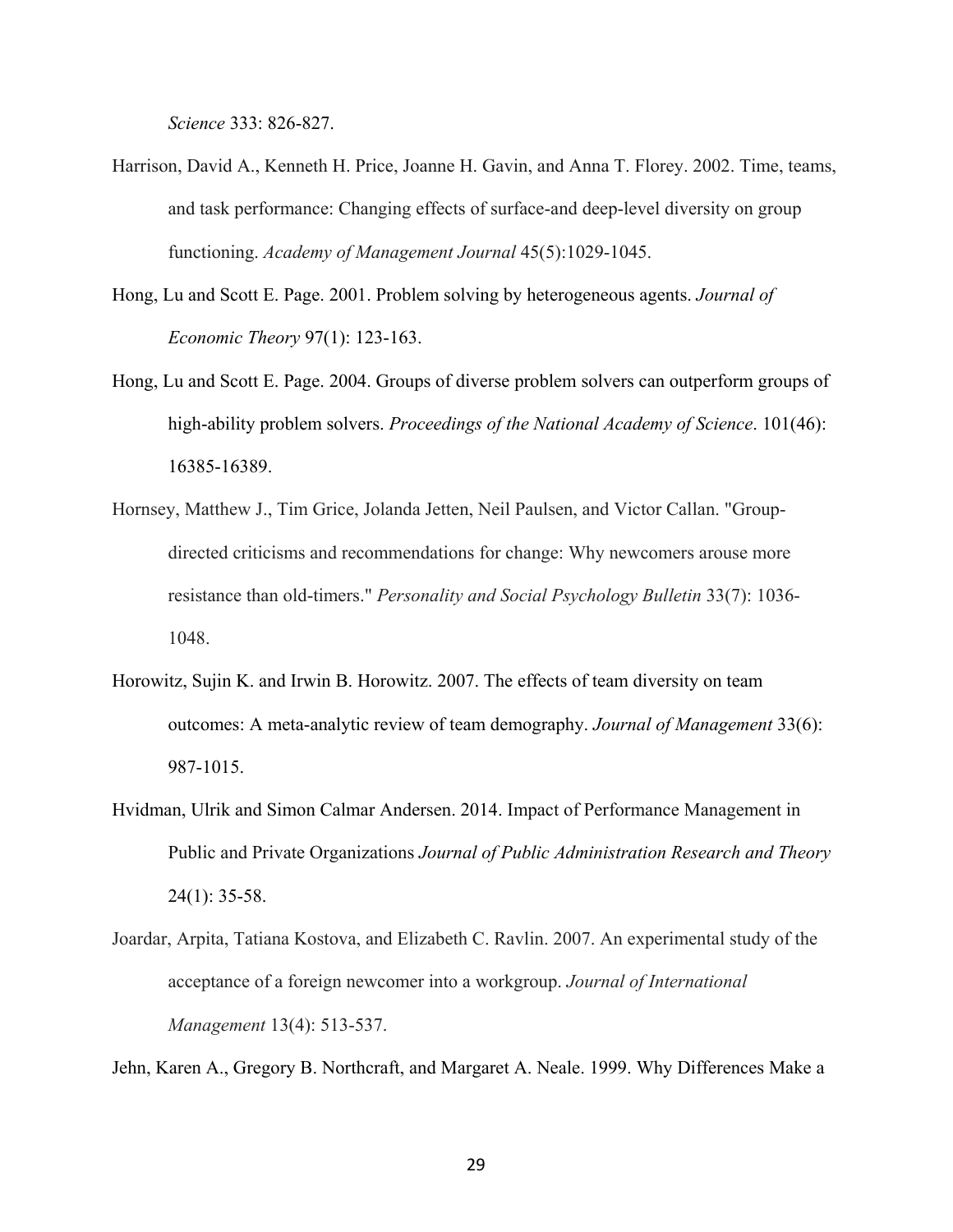Difference: A Field Study of Diversity, Conflict and Performance in Workgroups. *Administrative Science Quarterly* 44(4): 741-763.

- Joshi, Aparna And Hyuntak Roh. 2009. The Role of Context in Work Team Diversity Research: A Meta-Analytic Review. *Academy of Management Journal*. 52(3): 987-1015.
- Kane, Aimée A. 2010. Unlocking Knowledge Transfer Potential: Knowledge Demonstrability and Superordinate Social Identity. *Organization Science* 21(3): 643-660.
- Kammeyer-Mueller, John, Connie Wanberg, Alex Rubenstein, and Zhaoli Song. 2013. Support, undermining, and newcomer socialization: Fitting in during the first 90 days. *Academy of Management Journal* 56(4): 1104-1124.
- Levitt, Steven D. and John A. List. 2011. Was There Really a Hawthorne Effect at the Hawthorne Plant? An Analysis of the Original Illumination Experiments. *American Economic Journal: Applied Economics* 3(1): 224–238.
- Loyd, Denise Lewin, Cynthia S. Wang, Katherine W. Phillips, and Robert B. Lount Jr. 2013. Social category diversity promotes premeeting elaboration: The role of relationship focus. *Organization Science* 24(3): 757-772.
- Mannix, Elizabeth, and Margaret A. Neale. 2005. What differences make a difference? The promise and reality of diverse teams in organizations. *Psychological Science in the Public Interest*. 6(2): 31-55.
- Milliken, Frances J., and Luis L. Martins. 1996. Searching for Common Threads: Understanding the Multiple Effects of Diversity in Organizational Groups. *The Academy of Management Review* 21(2): 402-433.
- Oberfield Zachary. 2014. Accounting for time: Comparing temporal and atemporal analyses of the business case for diversity management . *Public Administration Review* 74(6): 777 –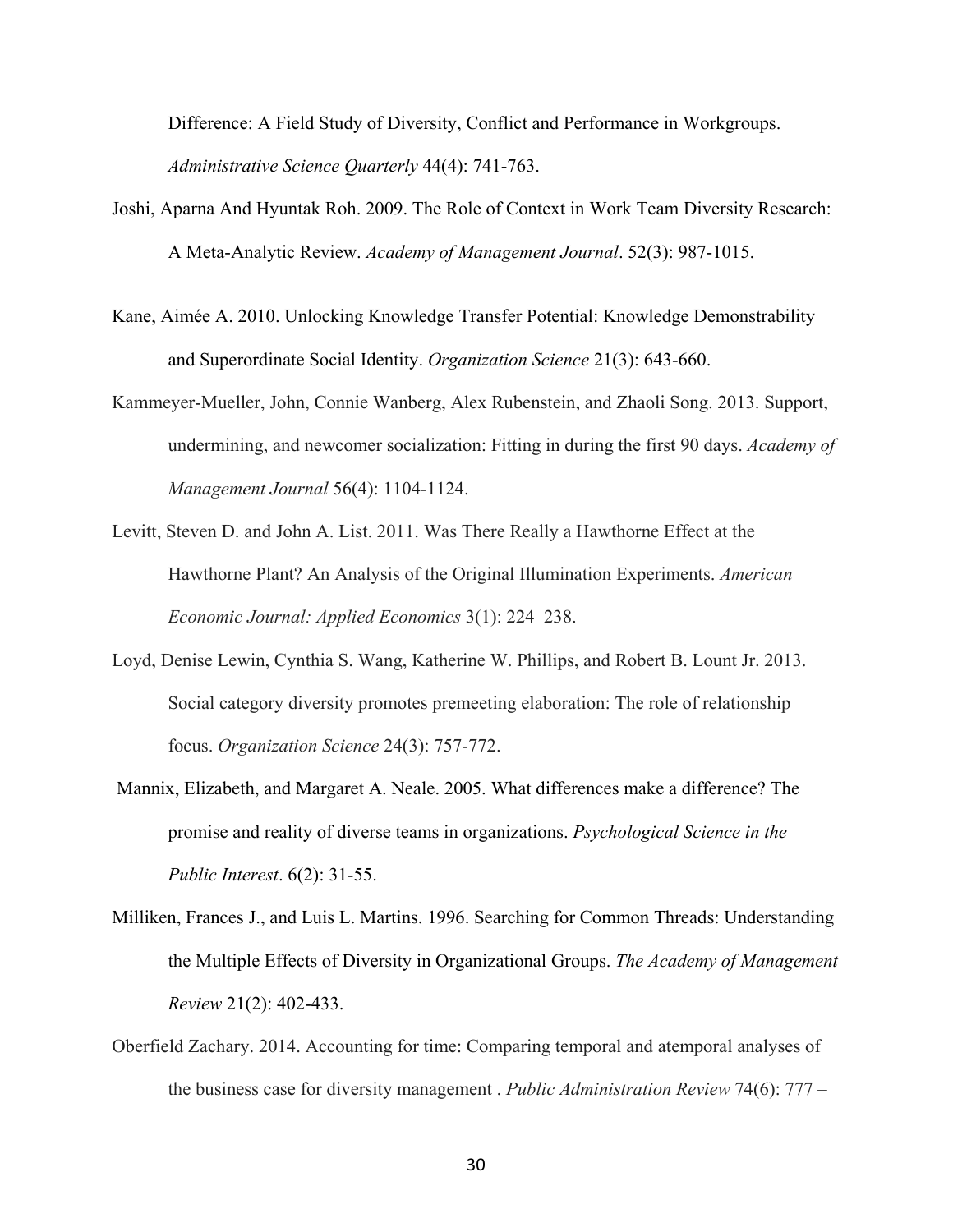- OECD. 2014. *TALIS 2013 Results: An International Perspective on Teaching and Learning*, Paris: OECD.
- Ospina, Sonia. *Illusions of Opportunity: Employee Expectations and Workplace Inequality*. Cornell University Press, 1996.
- Ospina, Sonia M., and Angel Saz-Carranza. 2010. Paradox and Collaboration in Network Management. *Administration & Society* 42(4): 404–40.
- Parrotta, Pierpaolo, Dario Pozzoli, and Mariola Pytlikova. 2014. The nexus between labor diversity and firm's innovation. *Journal of Population Economics* 27(2): 303-364.
- Pelled, Lisa Hope, Kathleen M. Eisenhardt, and Katherine R. Xin. Exploring the black box: An analysis of work group diversity, conflict and performance. *Administrative science quarterly* 44(1): 1-28.
- Phillips, Katherine W., Katie A. Liljenquist, and Margaret A. Neale. 2009. Is the pain worth the gain? The advantages and liabilities of agreeing with socially distinct newcomers. *Personality and Social Psychology Bulletin* 35(3): 336-350.
- Pitts, David. 2011. A little less conversation, a little more action: Using empirical research to promote social equity. *Journal of Public Administration Research and Theory*, *21*(Suppl. 1), i77-i82.
- Polzer, Jeffery, Laurie Milton, and William Swarm. 2002. Capitalizing on diversity: Interpersonal congruence in small work groups. *Administrative Science Quarterly* 47(2) 296-324.
- Pounder, Diana G (ed). 1998. Restructuing Schools for Collaboration: Promises and Pitfalls. Albany, NY: SUNY Albany.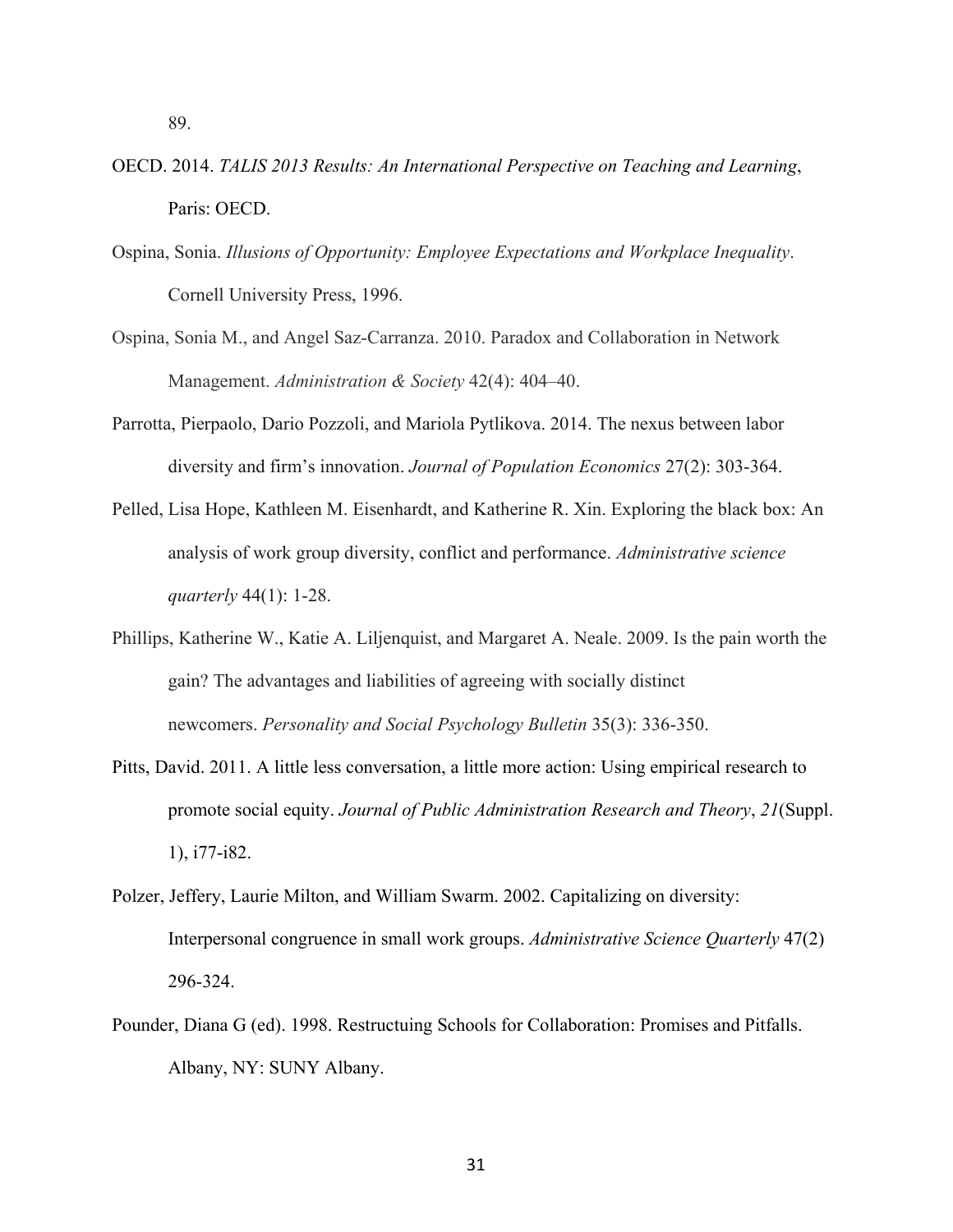- Quick, Kathryn S., and Martha S. Feldman. 2011. Distinguishing Participation and Inclusion. *Journal of Planning Education and Research* 31(3): 272 – 290.
- Rink, Floor and Naomi Ellemers. 2008. Diversity, newcomers and team innovation. In B. Mannix, M. Neale, & K. Phillips (Eds.), Diversity & groups. Research on managing groups and teams (pp. 110–135). Stamford, CT: JAI Press.
- Rink, Floor, Aimée A. Kane, Naomi Ellemers, and Gerben Van der Vegt. 2013. Team receptivity to newcomers: Five decades of evidence and future research themes. *The Academy of Management Annals* 7(1): 247-293.
- [Sabharwal,](http://journals.sagepub.com/author/Sabharwal%2C+Meghna) Meghna [Helisse Levine,](http://journals.sagepub.com/author/Levine%2C+Helisse) [Maria D'Agostino.](http://journals.sagepub.com/author/D%27Agostino%2C+Maria) 2016. A Conceptual Content Analysis of 75 Years of Diversity Research in Public Administration. *Review of Public Personnel Administration* <https://doi.org/10.1177/0734371X16671368>
- Schwieren, Christian and Ursula Glunk. 2008. Mechanisms underlying nationality-based discrimination in teams: A quasi-experiment testing predictions from social psychology and microeconomics. *Small Group Research*, 39(6): 643–672.
- Schippers, Michaéla C., Deanne N. Den Hartog, Paul L. Koopman, and Janique A. Wienk. 2003. Diversity and team outcomes: The moderating effects of outcome interdependence and group longevity and the mediating effect of reflexivity. *Journal of Organizational Behavior* 24(6) 779-802
- Solinger, Omar N., Woody van Olffen, Robert A. Roe, and Joeri Hofmans. 2013. On becoming (un) committed: A taxonomy and test of newcomer onboarding scenarios. *Organization Science* 24(6): 1640-1661.
- Srikanth, Kannan, Sarah Harvey, and Randall Peterson. 2016. A Dynamic Perspective on Diverse Teams: Moving from the Dual-Process Model to a Dynamic Coordination-based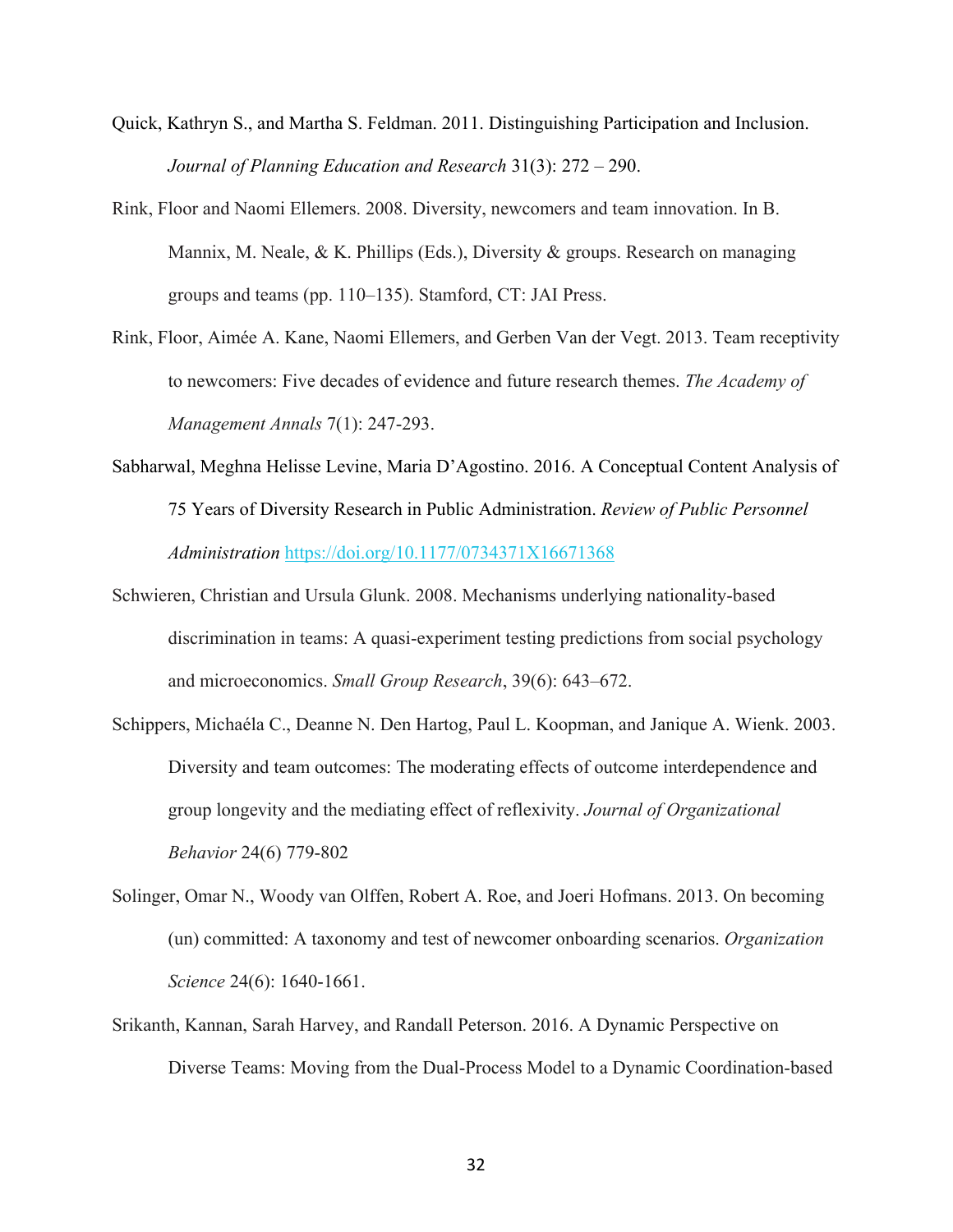Model of Diverse Team Performance. *The Academy of Management Annals* 10(1): 453- 493.

- Tajfel, Henri, and John Turner. 1979. An integrative theory of group conflict. In W.G. Austin and S. Worchel (eds.), *The social psychology of intergroup relations*, 33–47. Monterey, CA: Brooks/Cole.
- Van der Vegt, Gerben S., and Onne Janssen. 2003. Joint impact of interdependence and group diversity on innovation. *Journal of Management* 29(5): 729-751.
- Watson, Warren E., Kamalesh Kumar, and Larry K. Michaelsen. 1993. Cultural diversity's impact on interaction process and performance: Comparing homogeneous and diverse task groups. *Academy of Management Journal* 36(3): 590-602.
- Webber, Sheila Simsarian, and Lisa M. Donahue. 2001. Impact of highly and less job-related diversity on work group cohesion and performance: A meta-analysis. *Journal of management* 27(2): 141-162.
- Williams, Katherine Y., and Charles A. O'Reilly. 1998. Demography and diversity in organizations: A review of 40 years of research. *Research in organizational behavior* 20: 77-140.
- Wilson, James Q. 1989. *Bureaucracy: What Government Agencies do and Why they Do it.* New York: Basic Books.
- Zhu, David H., Wei Shen, and Amy J. Hillman. 2014. Recategorization into the in-group: The appointment of demographically different new directors and their subsequent positions on corporate boards. *Administrative Science Quarterly* 59(2): 240-270.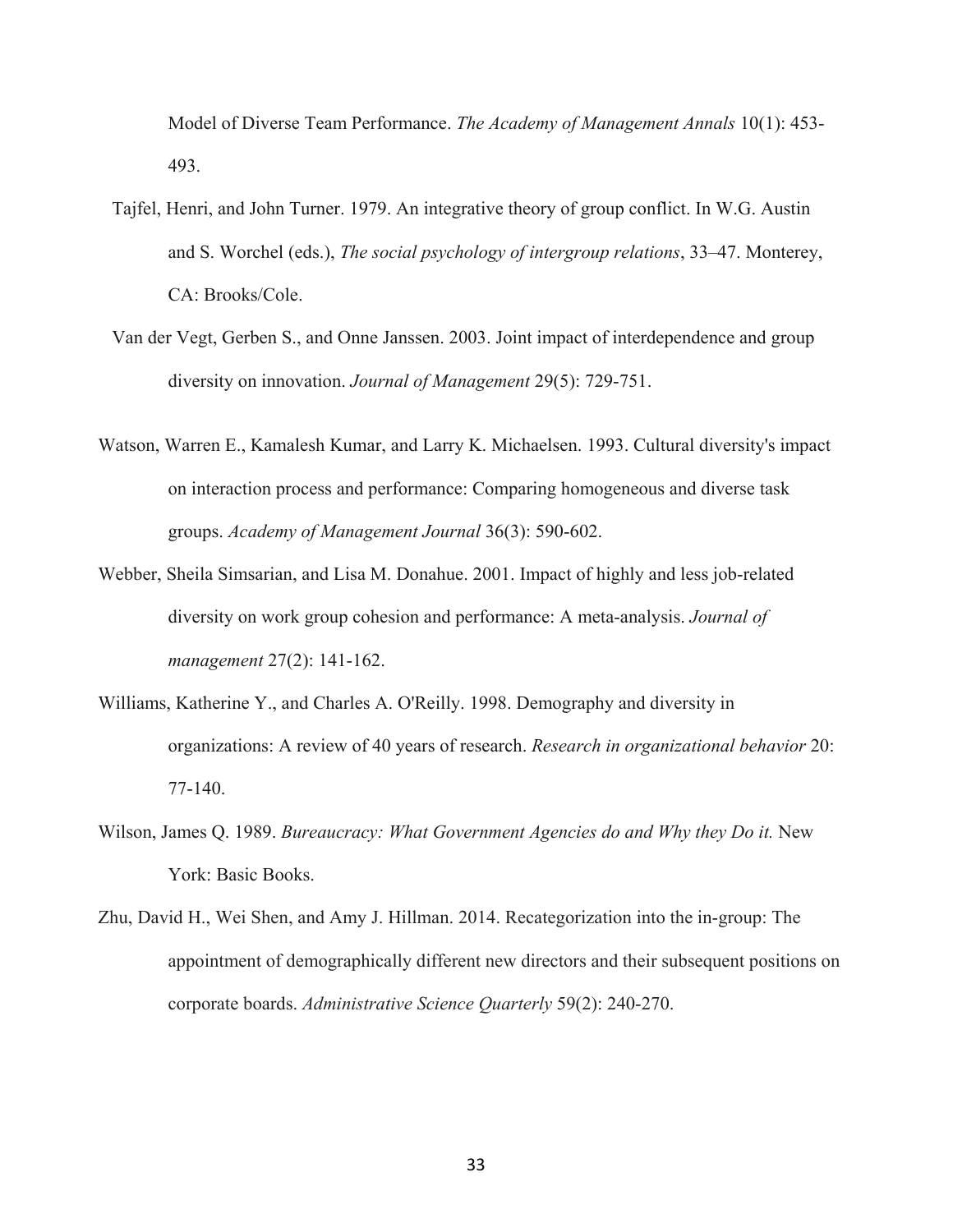Østergaard, Christian R., Bram Timmermans, Kari Kristinsson. 2011. Does a different view create something new? The effect of employee diversity on innovation. *Research Policy Volume* 40(3): 500–509.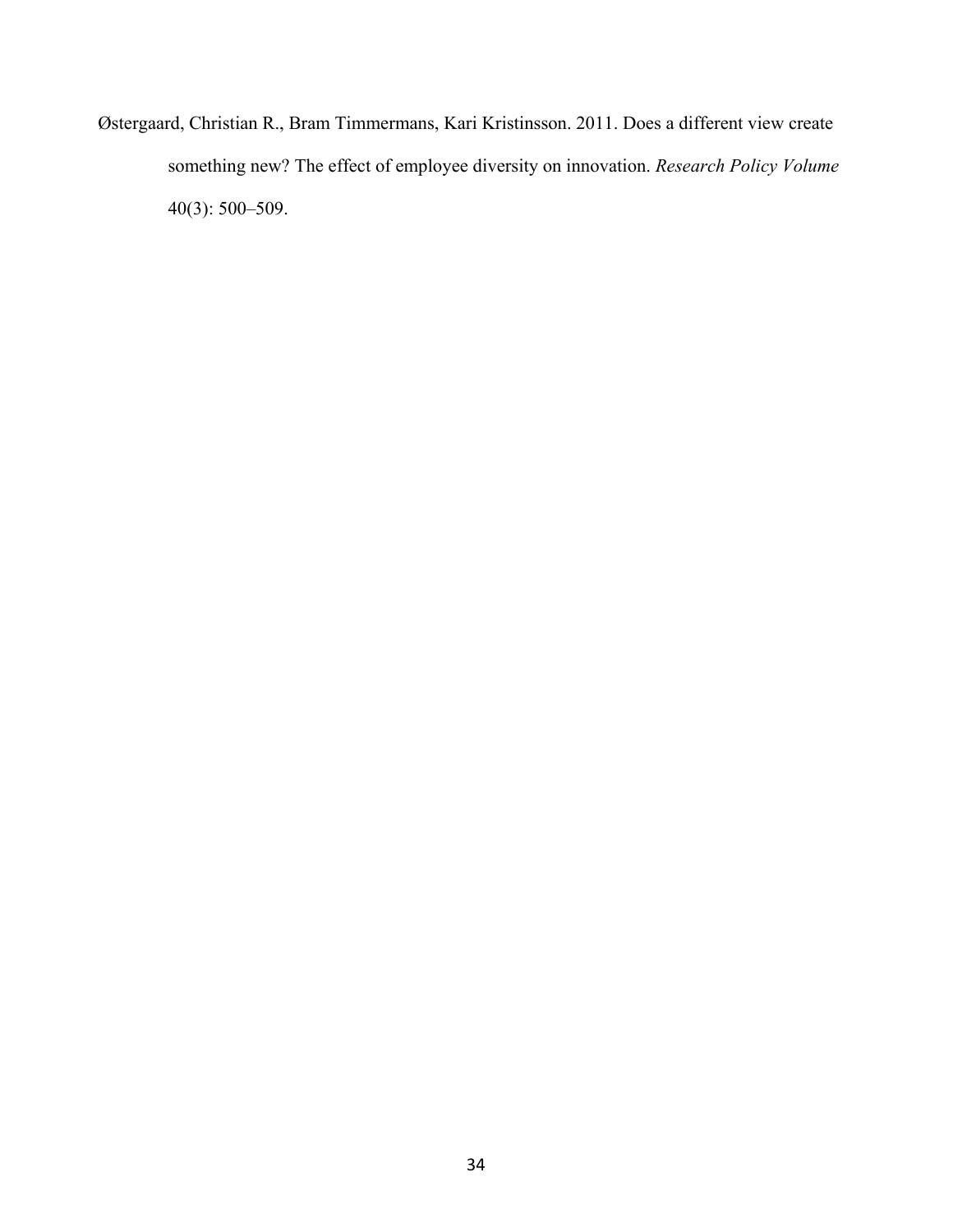|                              | (1)<br>Discuss the<br>development of<br>specific students'<br>learning with<br>other teachers or | (2)<br>Evaluate my<br>teaching with<br>other<br>teachers or<br>other | (3)<br>Observe the<br>teaching of<br>other teachers<br>and give<br>feedback | (4)<br>Problem solving<br>index |
|------------------------------|--------------------------------------------------------------------------------------------------|----------------------------------------------------------------------|-----------------------------------------------------------------------------|---------------------------------|
|                              | other employees<br>at the school                                                                 | employees at<br>the school                                           |                                                                             |                                 |
| Control group                | ref.                                                                                             | ref.                                                                 | ref.                                                                        | ref.                            |
| Educationally similar        | 0.147                                                                                            | $0.385**$                                                            | $0.497**$                                                                   | $0.462**$                       |
|                              | (0.100)                                                                                          | (0.119)                                                              | (0.124)                                                                     | (0.133)                         |
| <b>Educationally diverse</b> | 0.137                                                                                            | 0.200                                                                | $0.386**$                                                                   | $0.322*$                        |
|                              | (0.101)                                                                                          | (0.118)                                                              | (0.119)                                                                     | (0.129)                         |
| Constant                     | 3.945**                                                                                          | 2.899**                                                              | 1.928**                                                                     | $-0.233*$                       |
|                              | (0.0720)                                                                                         | (0.0752)                                                             | (0.0595)                                                                    | (0.0836)                        |
| <b>Observations</b>          | 499                                                                                              | 499                                                                  | 499                                                                         | 499                             |
| R-squared                    | 0.007                                                                                            | 0.029                                                                | 0.056<br>$\sim$                                                             | 0.041                           |

# **Table 1. The effect of newcomers on team reflection processes**

Standard errors clustered at school level in parentheses. Differences between socially similar and socially diverse treatment groups are not statistically significant at the 5% level. \*\* p<0.01, \* p<0.05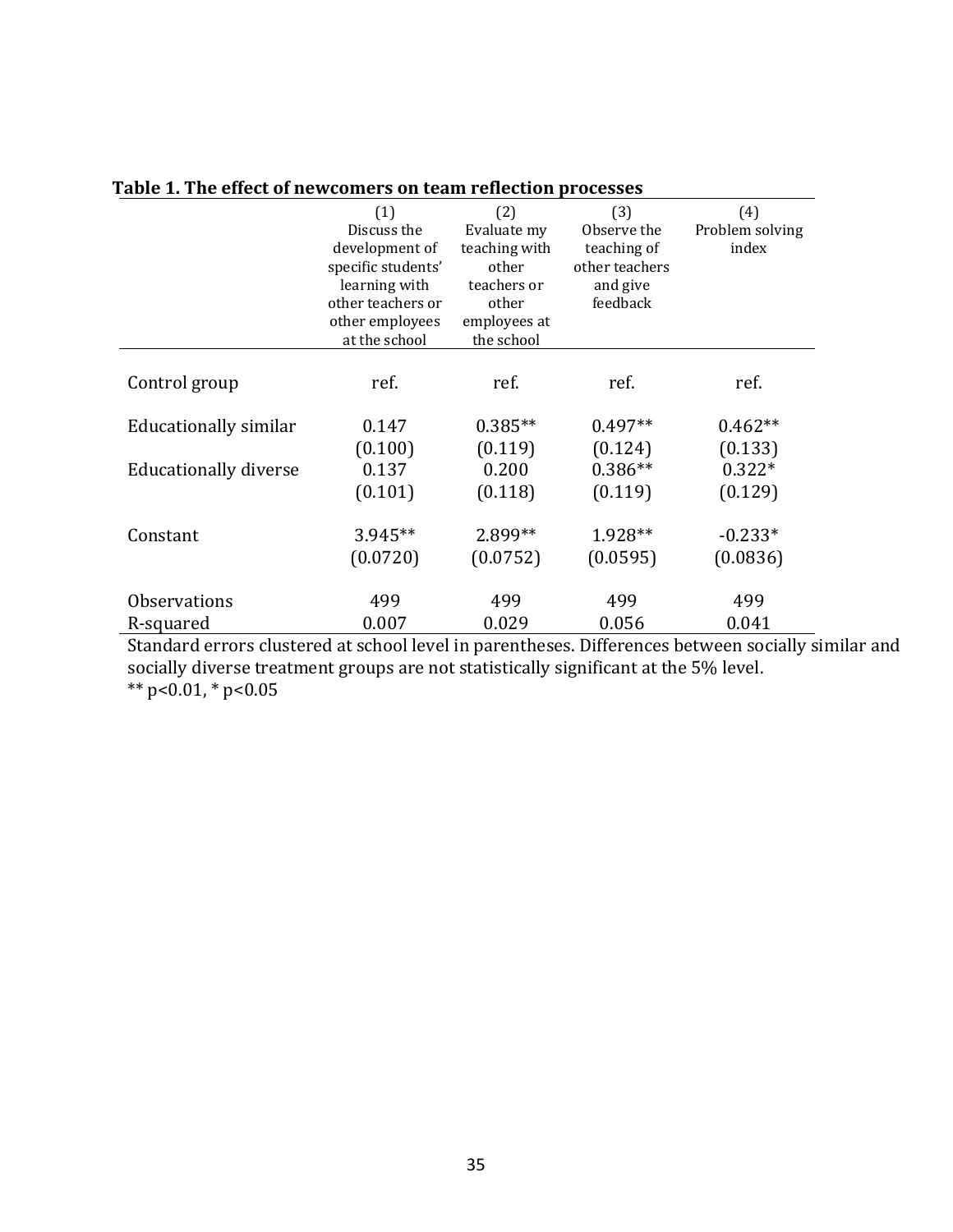|                       | (1)          | (2)         |
|-----------------------|--------------|-------------|
|                       | Competencies | Cooperation |
| Educationally similar | ref.         | ref.        |
| Educationally diverse | $-0.701**$   | $-0.471*$   |
|                       | (0.199)      | (0.199)     |
| Constant              | $0.325**$    | 0.213       |
|                       | (0.117)      | (0.120)     |
| <b>Observations</b>   | 242          | 241         |
| R-squared             | 0.122        | 0.055       |

**Table 2. The effect of social distinctiveness on newcomer acceptance**

School clustered standard errors in parentheses.

\*\* p<0.01, \* p<0.05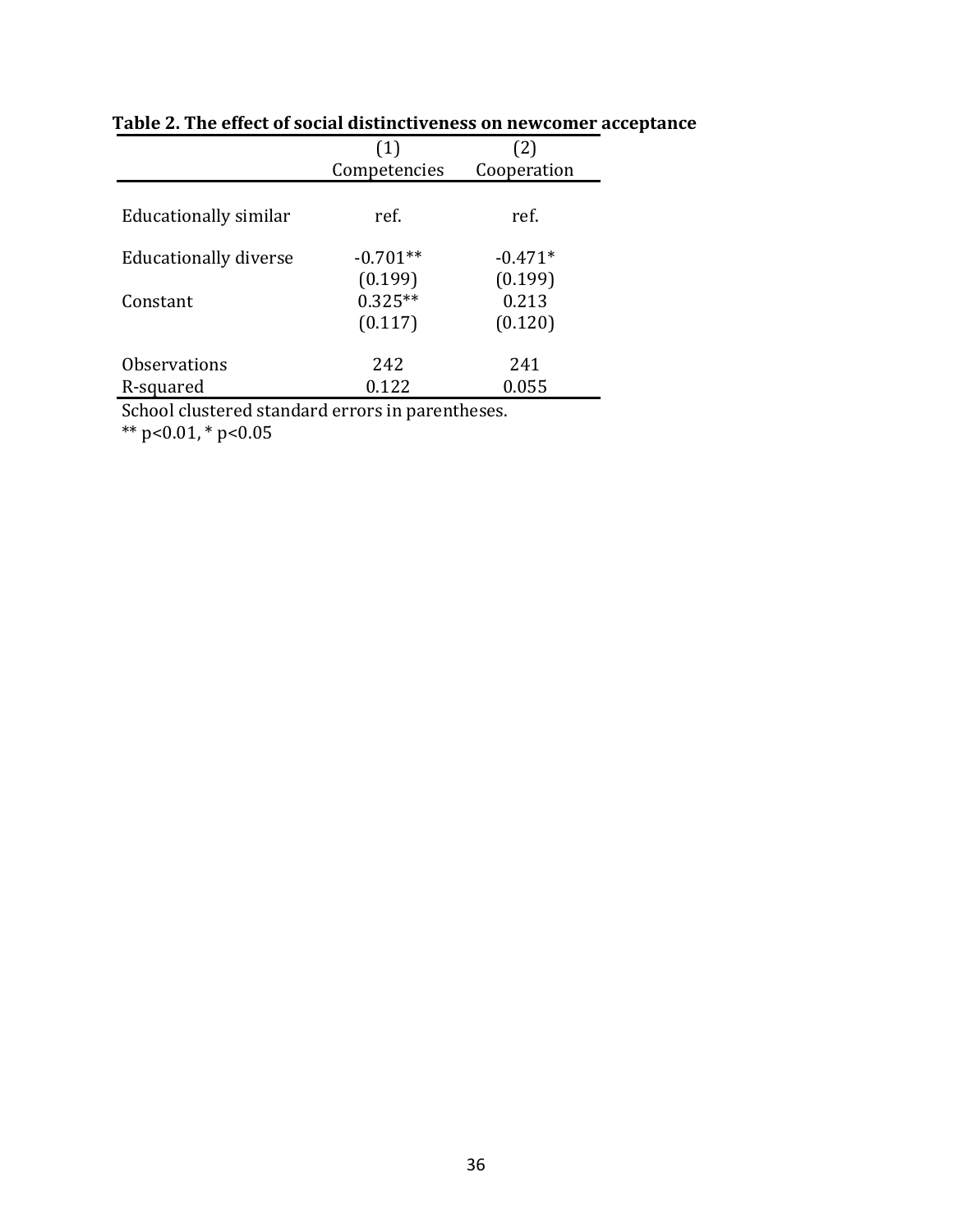# **APPENDIX**

# **1. Description of the randomization procedure**

The Danish Ministry of Education invited all 98 Danish municipalities to participate with their schools in a randomized controlled field experiment regarding co-teaching. 68 municipalities applied. Among the applicants, 12 municipalities were selected including 142 schools to compare the effect of educational background on new hires. The municipalities were selected intentionally to create diversity in terms of geography and school size. Within each of these two groups, schools were stratified based on the predicted test score average of the present cohort of  $6<sup>th</sup>$  grade students. Within each strata, schools were randomly assigned the treatment conditions. Figure A1 is a diagram of the experimental randomization procedure.

# **Figure A1. The Experimental Randomization Procedure**

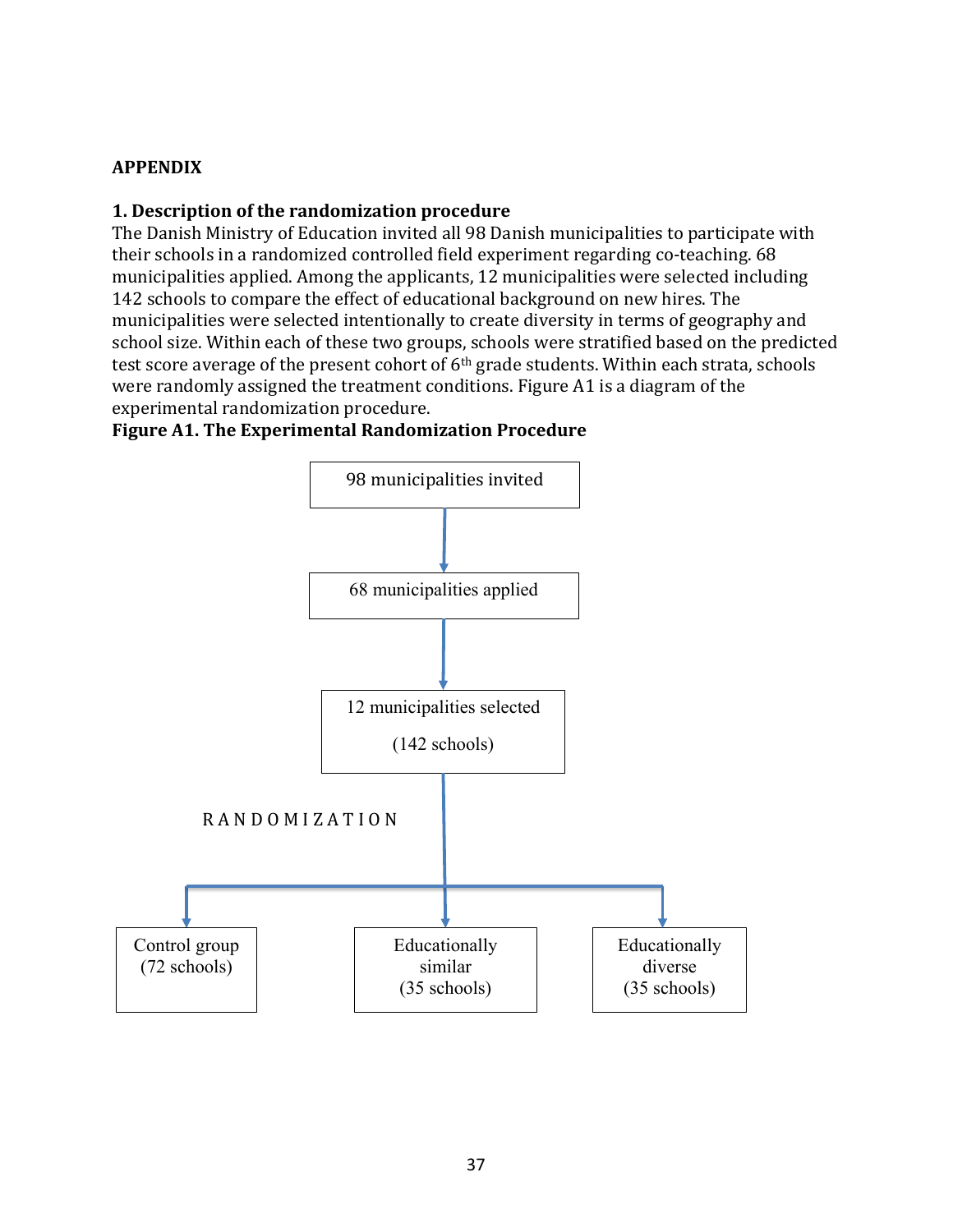# **Table A1. Balance of the experimental groups**

Table A1 shows that the experimental groups are balanced on a wide range of observed variables.

|                                            | Means and percentages |          |          | Balancing tests (p-values) |           |             |  |
|--------------------------------------------|-----------------------|----------|----------|----------------------------|-----------|-------------|--|
|                                            | (1)                   | (2)      | (3)      | (4)                        | (5)       | (6)         |  |
|                                            | Control               | Ed.      | Ed.      | Control =                  | Control = | $Similar =$ |  |
|                                            | group                 | similar  | diverse  | Similar                    | Diverse   | Diverse     |  |
| 6th grade-cohort: Behavior and achievement |                       |          |          |                            |           |             |  |
| Pre-tests                                  |                       |          |          |                            |           |             |  |
| SDQ score 6th grade, autumn 2012           | 9.068                 | 9.739    | 9.301    | 0.098                      | 0.581     | 0.202       |  |
| Reading 4th grade, spring 2011             | $-0.006$              | 0.038    | 0.051    | 0.489                      | 0.393     | 0.840       |  |
| Math 3rd grade, spring 2010                | $-0.010$              | $-0.019$ | 0.079    | 0.889                      | 0.213     | 0.217       |  |
| Previous 6th grade cohorts                 |                       |          |          |                            |           |             |  |
| Reading 6th grade, spring 2012             | $-0.084$              | 0.041    | $-0.032$ | 0.079                      | 0.496     | 0.310       |  |
| Reading 6th grade, spring 2011             | $-0.024$              | $-0.055$ | $-0.025$ | 0.704                      | 0.992     | 0.698       |  |
| Reading 6th grade, spring 2010             | $-0.022$              | $-0.011$ | $-0.008$ | 0.857                      | 0.847     | 0.963       |  |
| Math 6th grade, spring 2012                | 0.026                 | 0.048    | $-0.012$ | 0.815                      | 0.685     | 0.537       |  |
| Math 6th grade, spring 2011                | 0.007                 | 0.028    | 0.047    | 0.816                      | 0.644     | 0.832       |  |
| Math 6th grade, spring 2010                | $-0.026$              | 0.044    | $-0.032$ | 0.383                      | 0.942     | 0.370       |  |
| 6th grade-cohort: School size              |                       |          |          |                            |           |             |  |
| No. of students                            | 60.66                 | 60.12    | 56.39    | 0.917                      | 0.509     | 0.536       |  |
| No. of classes                             | 2.87                  | 2.69     | 2.65     | 0.446                      | 0.423     | 0.844       |  |
| No. of students per class                  | 21.69                 | 22.42    | 21.12    | 0.348                      | 0.435     | 0.127       |  |
| 6th grade-cohort: Student characteristics  |                       |          |          |                            |           |             |  |
| ADHD and similar diagnoses                 | 0.030                 | 0.030    | 0.034    | 0.950                      | 0.600     | 0.588       |  |
| Special education needs                    | 0.104                 | 0.123    | 0.152    | 0.299                      | 0.024     | 0.218       |  |
| Non-Western immigrants                     | 0.019                 | 0.014    | 0.020    | 0.395                      | 0.788     | 0.211       |  |
| Non-Western descendents                    | 0.107                 | 0.092    | 0.086    | 0.650                      | 0.525     | 0.821       |  |
| Single mothers                             | 0.239                 | 0.243    | 0.227    | 0.836                      | 0.564     | 0.451       |  |
| Mothers' age at birth (years)              | 29.021                | 29.166   | 28.920   | 0.657                      | 0.780     | 0.489       |  |
| Mothers' income (10,000 DDK)               | 24.856                | 25.293   | 24.948   | 0.751                      | 0.948     | 0.811       |  |
| Both parents, compulsory schooling         |                       |          |          |                            |           |             |  |
| only                                       | 0.105                 | 0.105    | 0.084    | 0.985                      | 0.229     | 0.272       |  |
| Both parents, no college degree            | 0.593                 | 0.592    | 0.566    | 0.967                      | 0.480     | 0.474       |  |
| Fathers' employed                          | 0.795                 | 0.792    | 0.796    | 0.892                      | 0.993     | 0.898       |  |
|                                            |                       |          |          |                            |           |             |  |
| 6th grade-cohort: Teacher characteristics  |                       |          |          |                            |           |             |  |
| Male                                       | 0.290                 | 0.413    | 0.369    | 0.023                      | 0.217     | 0.517       |  |
| Age                                        | 41.706                | 43.755   | 44.554   | 0.339                      | 0.135     | 0.665       |  |
| <b>Principal survey</b>                    |                       |          |          |                            |           |             |  |
| Male                                       | 0.650                 | 0.529    | 0.580    | 0.345                      | 0.592     | 0.702       |  |
| Quality of teaching staff (score 1 to 5)   | 4.021                 | 3.844    | 4.007    | 0.179                      | 0.911     | 0.187       |  |
| Quality of teaching staff: Excellent       | 0.132                 | 0.057    | 0.105    | 0.322                      | 0.756     | 0.500       |  |
| Priorities: Which of the following three   |                       |          |          |                            |           |             |  |
| are the most important at your school?     |                       |          |          |                            |           |             |  |
| Students' national test scores             | 0.078                 | 0.048    | 0.000    | 0.622                      | 0.091     | 0.242       |  |
| Inclusion of students with special needs   |                       |          |          |                            |           |             |  |
| in the ordinary classroom teaching         | 0.204                 | 0.144    | 0.153    | 0.542                      | 0.597     | 0.920       |  |
| Students' general wellbeing at school      | 0.718                 | 0.808    | 0.847    | 0.412                      | 0.209     | 0.684       |  |